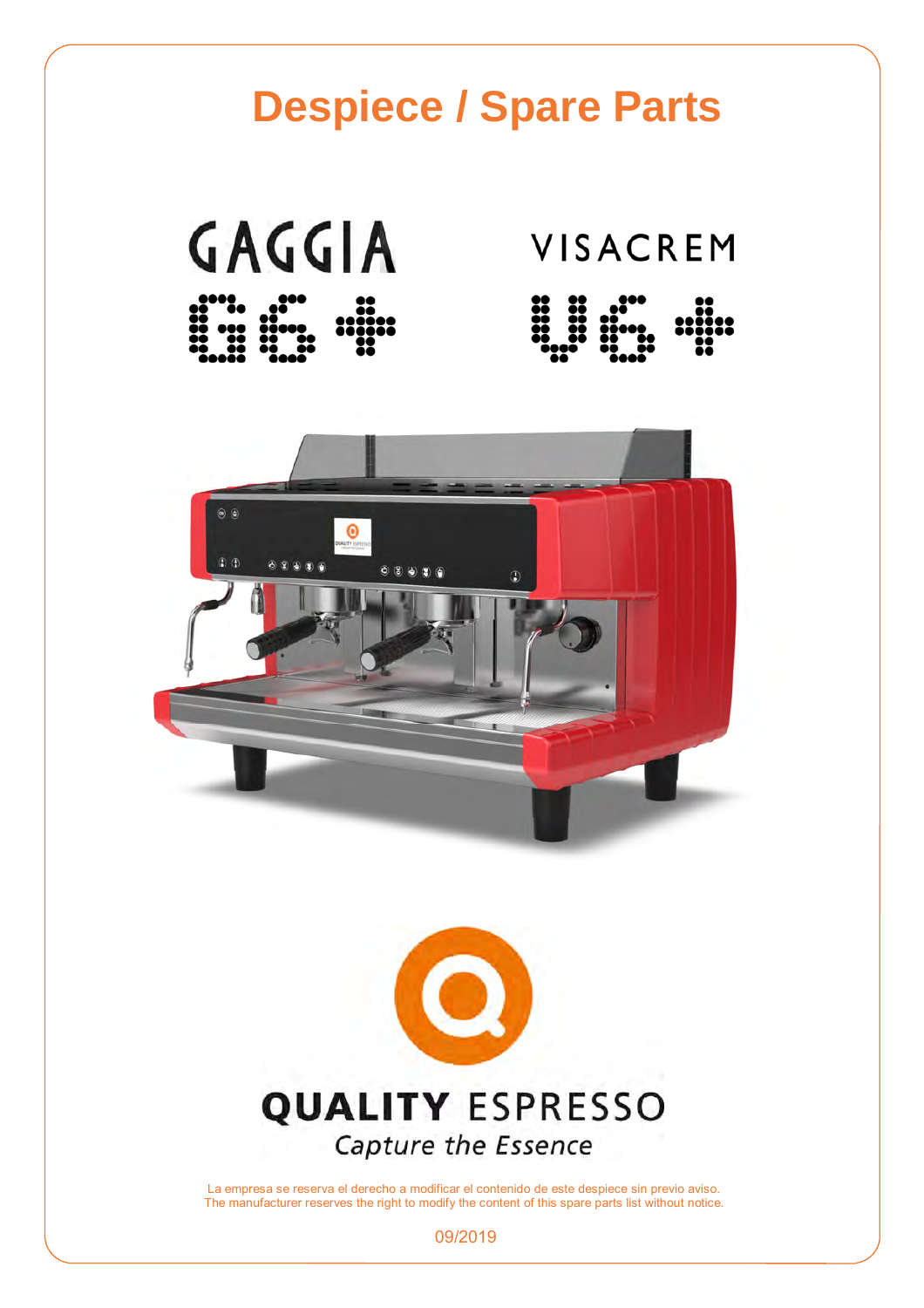#### **Listado de Máquinas**  *Machine List*



Este despiece se ha creado para las siguientes máquinas (orden alfabético): *This Spare Parts List is created for the following machines (alphabetical order)*:



Para referencias de piezas personalizadas, contactar con el Servicio de Asistenca Técnica. *For personalized parts references please contact with Technical Service.*

0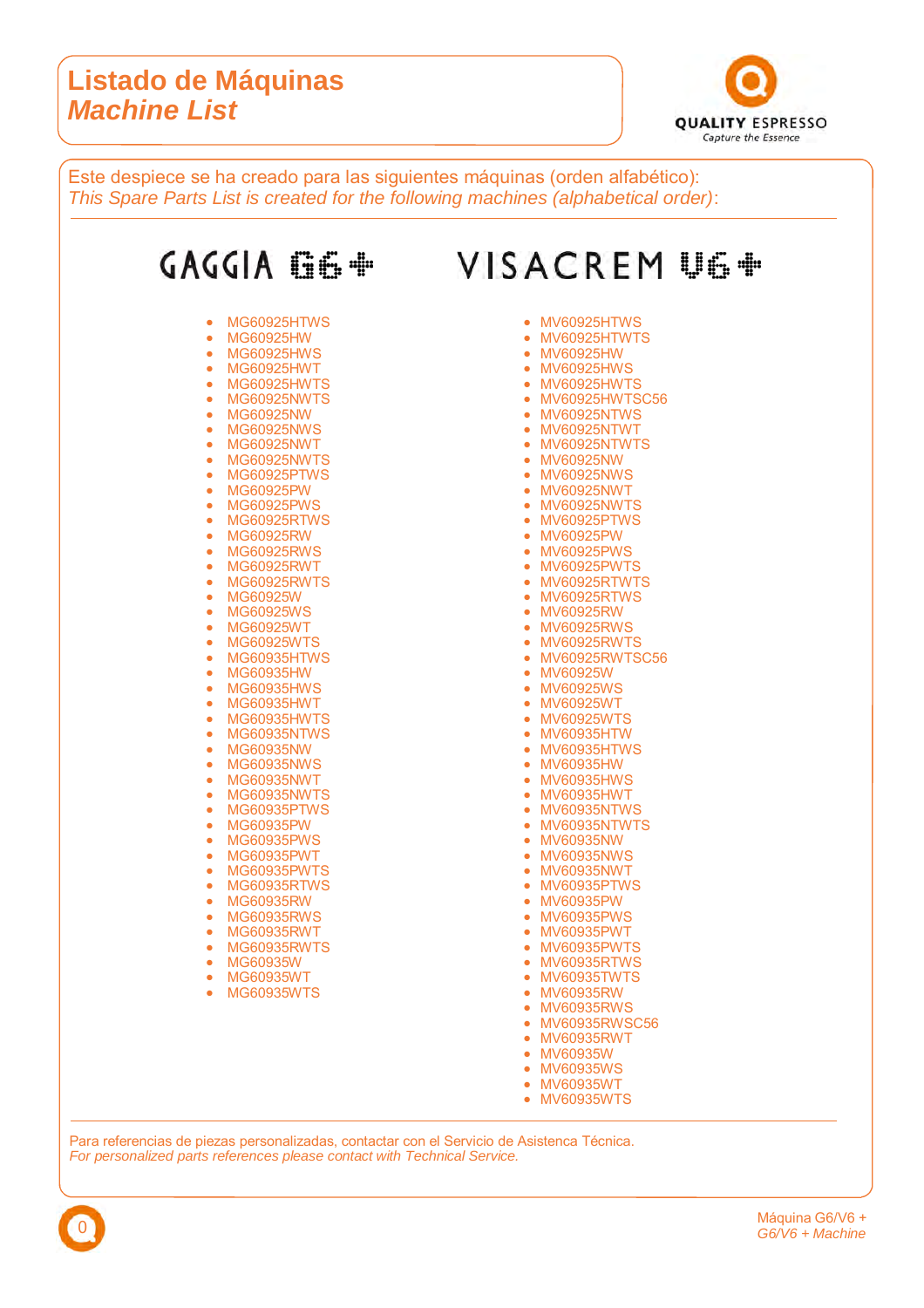# **Índice**  *Index*



| PAG. 2         | Carrocería (1/2)<br><b>Machine Bodywork (1/2)</b>                                  |
|----------------|------------------------------------------------------------------------------------|
| <b>PAG. 3</b>  | Carrocería (2/2)<br><b>Machine Bodywork (2/2)</b>                                  |
| <b>PAG. 4</b>  | <b>Extras y Soportes de Carrocería</b><br><b>Bodywork Extra Parts and Supports</b> |
| <b>PAG. 5</b>  | Sistema Hidráulico<br><b>Hydraulic System</b>                                      |
| <b>PAG. 6</b>  | <b>Caldera y Bomba</b><br><b>Boiler &amp; Pump</b>                                 |
| <b>PAG. 7</b>  | Válvulas Expansión y Colector<br><b>Relief Valves &amp; Hydraulic Manifold</b>     |
| <b>PAG. 8</b>  | <b>Grupo (1/2)</b><br>Group Head (1/2)                                             |
| <b>PAG. 9</b>  | <b>Grupo (2/2)</b><br>Group Head (2/2)                                             |
| <b>PAG. 10</b> | Grifería y Mezclador de Agua<br><b>Water Tap &amp; Mixer</b>                       |
| <b>PAG. 11</b> | Grifería de Vapor (1/2)<br>Steam Taps (1/2)                                        |
| <b>PAG. 12</b> | Grifería de Vapor (2/2)<br>Steam Taps (2/2)                                        |
| <b>PAG. 13</b> | <b>Componentes Eléctricos (1/2)</b><br><b>Electric Components (1/2)</b>            |
| <b>PAG. 14</b> | <b>Componentes Eléctricos (2/2)</b><br><b>Electric Components (2/2)</b>            |
| <b>PAG. 15</b> | <b>Cableado y Acesorios</b><br><b>Cabling and Extra Kits</b>                       |
| <b>PAG. 16</b> | <b>Dotaciones</b><br><b>Accesories</b>                                             |
|                |                                                                                    |

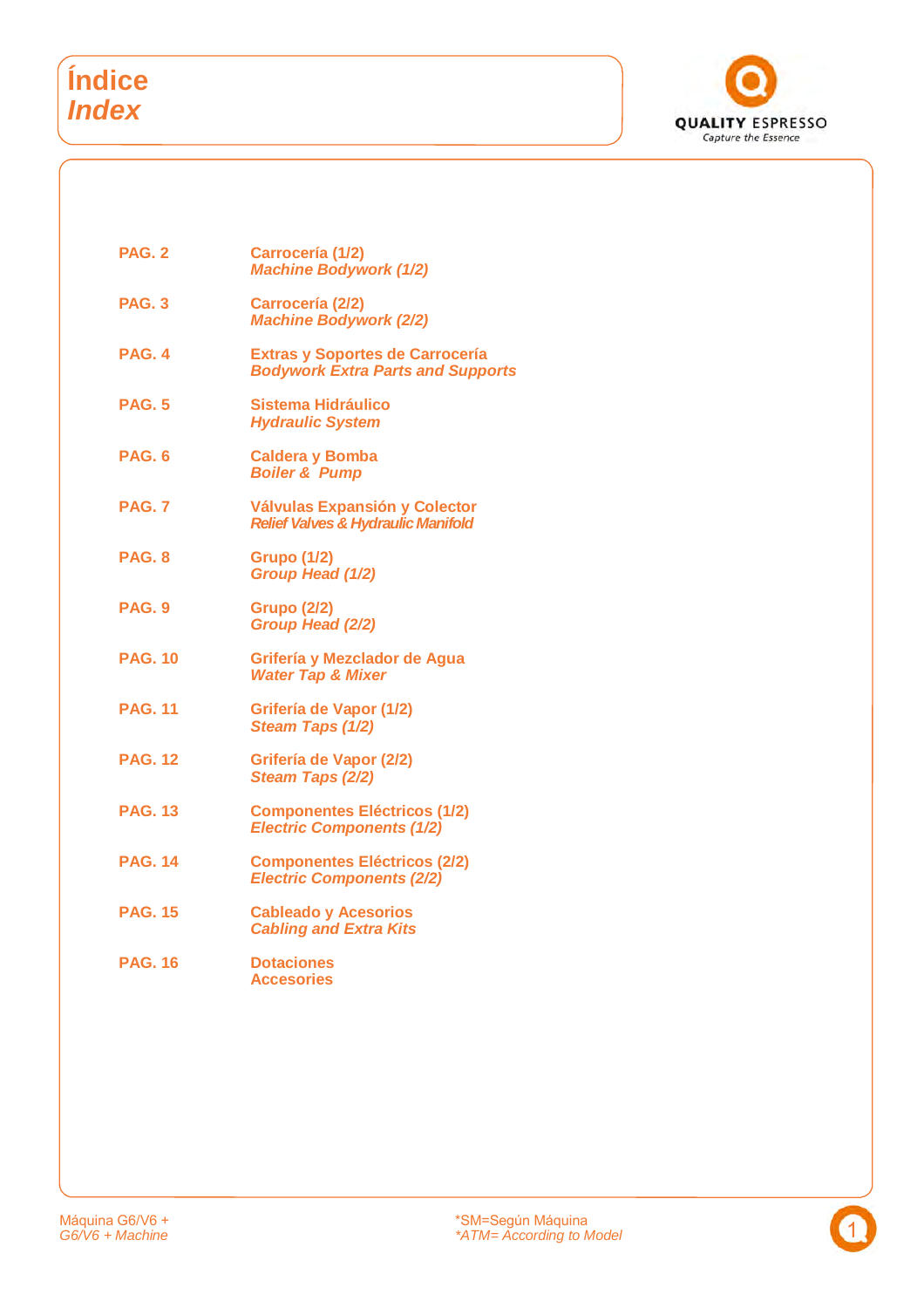# **Carrocería (1/2)**  *Machine Bodywork (1/2)*





| <b>Pos</b>     | <b>DENOMINACION</b>                        | <b>DESCRIPTION</b>                          | 2GR      | 3GR      |
|----------------|--------------------------------------------|---------------------------------------------|----------|----------|
| 1              | Cito Barandilla                            | <b>Rail Assv</b>                            | NT0977   | NT0978   |
| $\overline{2}$ | Escurridor trasero                         | <b>Back Drain Plate</b>                     | 08412910 | 08413010 |
| 3              | <b>Escurridor Delantero</b>                | <b>Front Drain Plate</b>                    | 08413310 | 08413410 |
| 4              | Lateral Izquierdo Plata                    | <b>Left Silver Lateral</b>                  | 08508320 |          |
| 4              | Lateral Izquierdo Plata (Máquinas Altas)   | Left Silver Lateral (Tall Machines)         | 08641400 |          |
| 4              | Lateral Izquierdo Negro                    | <b>Left Black Lateral</b>                   | 08508310 |          |
| $\overline{4}$ | Lateral Izquierdo Negro (Máquinas Altas)   | Left Black Lateral (Tall Machines)          | 08641500 |          |
| 4              | Lateral Izquierdo Rojo                     | <b>Left Red Lateral</b>                     | 08508330 |          |
| 4              | Lateral Izquierdo Rojo (Máquinas Altas)    | Left Red Lateral (Tall Machines)            | 08640600 |          |
| 4              | Lateral Izquierdo Blanco                   | <b>Left White Lateral</b>                   | 08508340 |          |
| 4              | Lateral Izquierdo Blanco (Máquinas Altas)  | Left White Lateral (Tall Machines)          | 08641600 |          |
| 5              | Lateral Derecho Plata                      | <b>Right Silver Lateral</b>                 | 08508220 |          |
| 5              | Lateral Derecho Plata (Máquinas Altas)     | <b>Right Silver Lateral (Tall Machines)</b> | 08641700 |          |
| 5              | Lateral Derecho Negro                      | <b>Right Black Lateral</b>                  | 08508210 |          |
| 5              | Lateral Derecho Negro (Máquinas Altas)     | <b>Right Black Lateral (Tall Machines)</b>  | 80640500 |          |
| 5              | Lateral Derecho Rojo                       | <b>Right Red Lateral</b>                    | 08508230 |          |
| 5              | Lateral Derecho Rojo (Máquinas Altas)      | <b>Right Red Lateral (Tall Machines)</b>    | 08640600 |          |
| $\overline{5}$ | Lateral Derecho Blanco                     | <b>Right White Lateral</b>                  | 08508240 |          |
| 5              | Lateral Derecho Blanco (Máquinas Altas)    | <b>Right White Lateral (Tall Machines)</b>  | 08640700 |          |
| 6              | Carrocería Posterior "Gaggia"              | Back Bodywork Cover "Gaggia"                | 08401520 | 08401620 |
| 6              | Carrocería Posterior "Gaggia" (Máq Alta)   | Back Bodywork Cover "Gaggia" (Tall M.)      | 08647900 | 08648000 |
| 6              | Carrocería Posterior "Visacrem"            | <b>Back Bodywork Cover "Visacrem"</b>       | 08413720 | 08413820 |
| 6              | Carrocería Posterior "Visacrem" (Mág Alta) | Back Bodywork Cover "Visacrem" (Tall M.)    | 08638600 | 08638700 |
| 7              | Sobrebandeja Apoyatazas Delantera          | <b>Front Upper Tray</b>                     | 08420020 | 08420120 |
| 8              | Sobrebandeja Apoyatazas Trasera            | <b>Back Upper Tray</b>                      | 08412520 | 08412620 |
| 9              | Soporte Lateral Trasero Derecho            | <b>Right Back Lateral Support</b>           | 08401010 |          |
| 10             | Soporte Lateral Trasero Izquierdo          | Left Back Lateral Support                   | 08401110 |          |
| 11             | Soporte Lateral Delantero Derecho          | <b>Right Front Lateral Support</b>          | 08401210 |          |
| 12             | Soporte Lateral Delantero Izquierdo        | <b>Left Front Lateral Support</b>           | 08401310 |          |

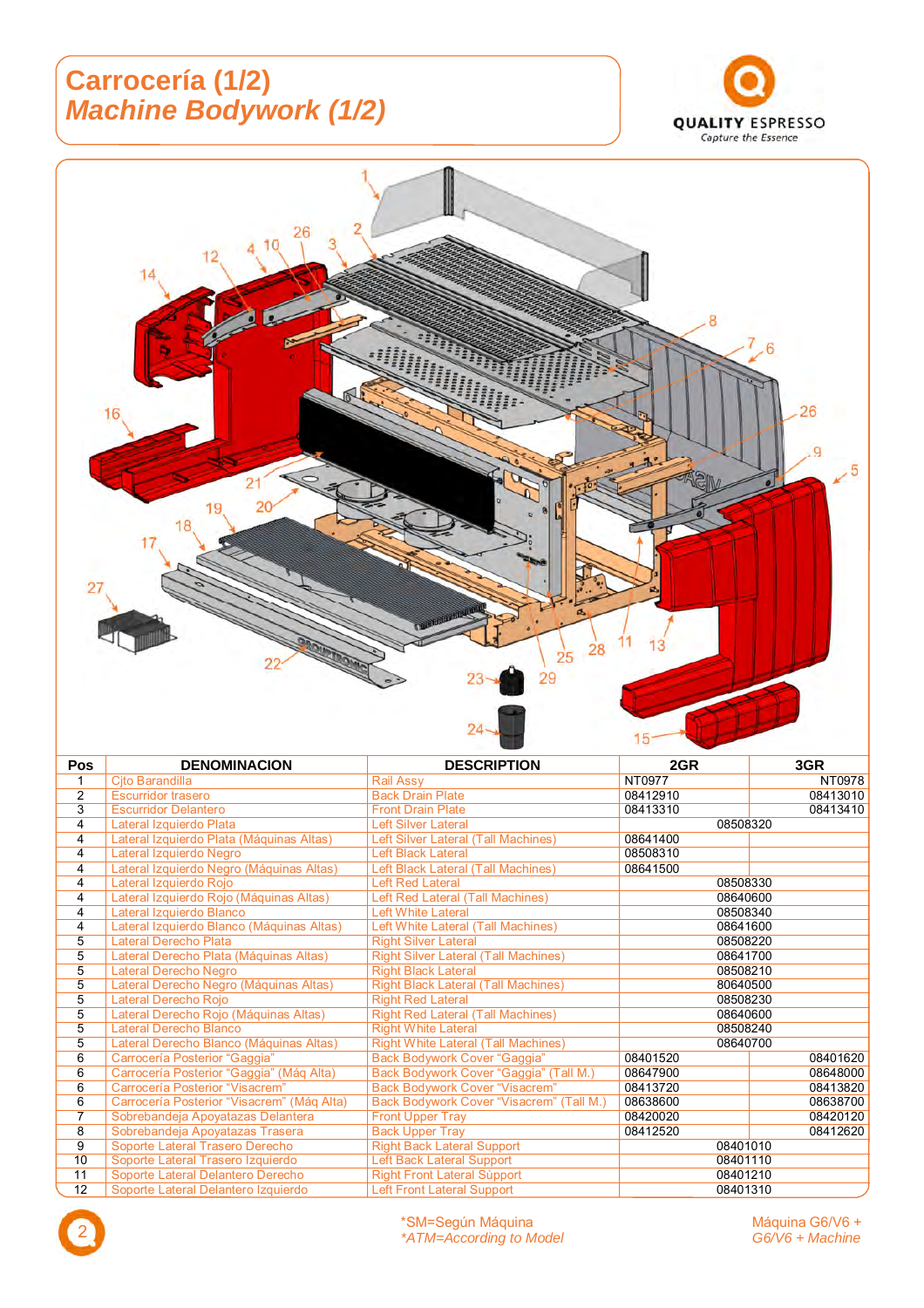### **Carrocería (2/2)**  *Machine Bodywork (2/2)*





| <b>POS</b> | <b>DENOMINACION</b>                      | <b>DESCRIPTION</b>                               | 2GR      | 3GR      |
|------------|------------------------------------------|--------------------------------------------------|----------|----------|
| 13         | Soporte Lateral Grifos Derecho Plata     | <b>Right Silver Taps Support</b>                 | 08580900 |          |
| 13         | Soporte Lateral Grifos Derecho Negro     | <b>Right Black Taps Support</b>                  | 08580910 |          |
| 13         | Soporte Lateral Grifos Derecho Rojo      | <b>Right Red Taps Support</b>                    | 08580920 |          |
| 13         | Soporte Lateral Grifos Derecho Blanco    | <b>Right White Taps Support</b>                  | 08580930 |          |
| 14         | Soporte Lateral Grifos Izquierdo Plata   | Left Silver Taps Support                         | 08581000 |          |
| 14         | Soporte Lateral Grifos Izquierdo Negro   | Left Black Taps Support                          | 08581010 |          |
| 14         | Soporte Lateral Grifos Izquierdo Rojo    | Left Red Taps Support                            | 08581020 |          |
| 14         | Soporte Lateral Grifos Izquierdo Blanco  | Left White Taps Support                          | 08581030 |          |
| 15         | <b>Protector Lateral Derecho Plata</b>   | <b>Right Silver Lateral Protector</b>            | 08505920 |          |
| 15         | Protector Lateral Derecho Negro          | <b>Right Black Lateral Protector</b>             | 08505910 |          |
| 15         | Protector Lateral Derecho Rojo           | <b>Right Red Lateral Protector</b>               | 08505930 |          |
| 15         | <b>Protector Lateral Derecho Blanco</b>  | <b>Right White Lateral Protector</b>             | 08505940 |          |
| 16         | Protector Lateral Izquierdo Plata        | Left Silver Lateral Protector                    | 08506020 |          |
| 16         | Protector Lateral Izquierdo Negro        | <b>Left Black Lateral Protector</b>              | 08506010 |          |
| 16         | Protector Lateral Izquierdo Rojo         | <b>Left Red Lateral Protector</b>                | 08506030 |          |
| 16         | Protector Lateral Izquierdo Blanco       | <b>Left White Lateral Protector</b>              | 08506040 |          |
| 17         | <b>Faja Chasis</b>                       | <b>Front Lower Panel</b>                         | 08402710 | 08402810 |
| 18         | <b>Bandeja Desagüe</b>                   | <b>Drain Tray</b>                                | 08404000 | 08404100 |
| 19         | Sobrebandeja                             | <b>Drain Tray Cover</b>                          | 08327800 | 08327900 |
| 20         | <b>Cito Protector Grupos</b>             | <b>Group Head Protector Assy</b>                 | 08403510 | 08403610 |
| 20         | Cito Protector Grupos (Máquinas Altas)   | <b>Group Head Protector Assy (Tall Machines)</b> | 08637000 | 08637100 |
| 21         | <b>Cito Frontal "Gaggia"</b>             | Front Control Panel Assy "Gaggia"                | 08577200 | 08577300 |
| 21         | <b>Cito Frontal "Visacrem"</b>           | Front Control Panel Assy "Visacrem"              | 08577500 | 08577600 |
| 22         | Resina "Grouptronic®" (*SM)              | "Grouptronic®" Resin Logotype (*ATM)             | 08625600 |          |
| 23         | <b>Pie Suplemento</b>                    | <b>Foot Supplement</b>                           | 08396300 |          |
| 24         | Pie de 80 mm                             | 80 mm Foot                                       | 08396400 |          |
| 24         | Pie de 105 mm (*SM)                      | 105 mm Foot (*ATM)                               | 08396500 |          |
| 25         | <b>Panel Frontal</b>                     | <b>Front Panel</b>                               | 08581710 | 08581810 |
| 26         | Tirante Izquierdo/Derecho                | Left/Right Support Reinforcement                 | 08400800 |          |
| 27         | Suplemento Sobrebandeja (Máquinas Altas) | <b>Tray Cover Supplement (Tall Machines)</b>     | 08439600 |          |
| 28         | <b>Chasis</b>                            | <b>Chassis</b>                                   | 08300100 | 08300200 |
| 28         | Chasis (Máquinas Altas)                  | <b>Chassis (Tall Machines)</b>                   | 08460700 | 08460800 |
| 29         | Resina "Quality Espresso"                | "Quality Espresso" Resin Logotype                | 08441900 |          |
| 30         | Tapa Inferior Chasis (*SM)               | <b>Chassis Lower Cover (*ATM)</b>                | 08606600 | 08606700 |
| 31         | <b>Adhesivo Protector Lateral</b>        | <b>Lateral Protector Sticker</b>                 | 08479300 |          |

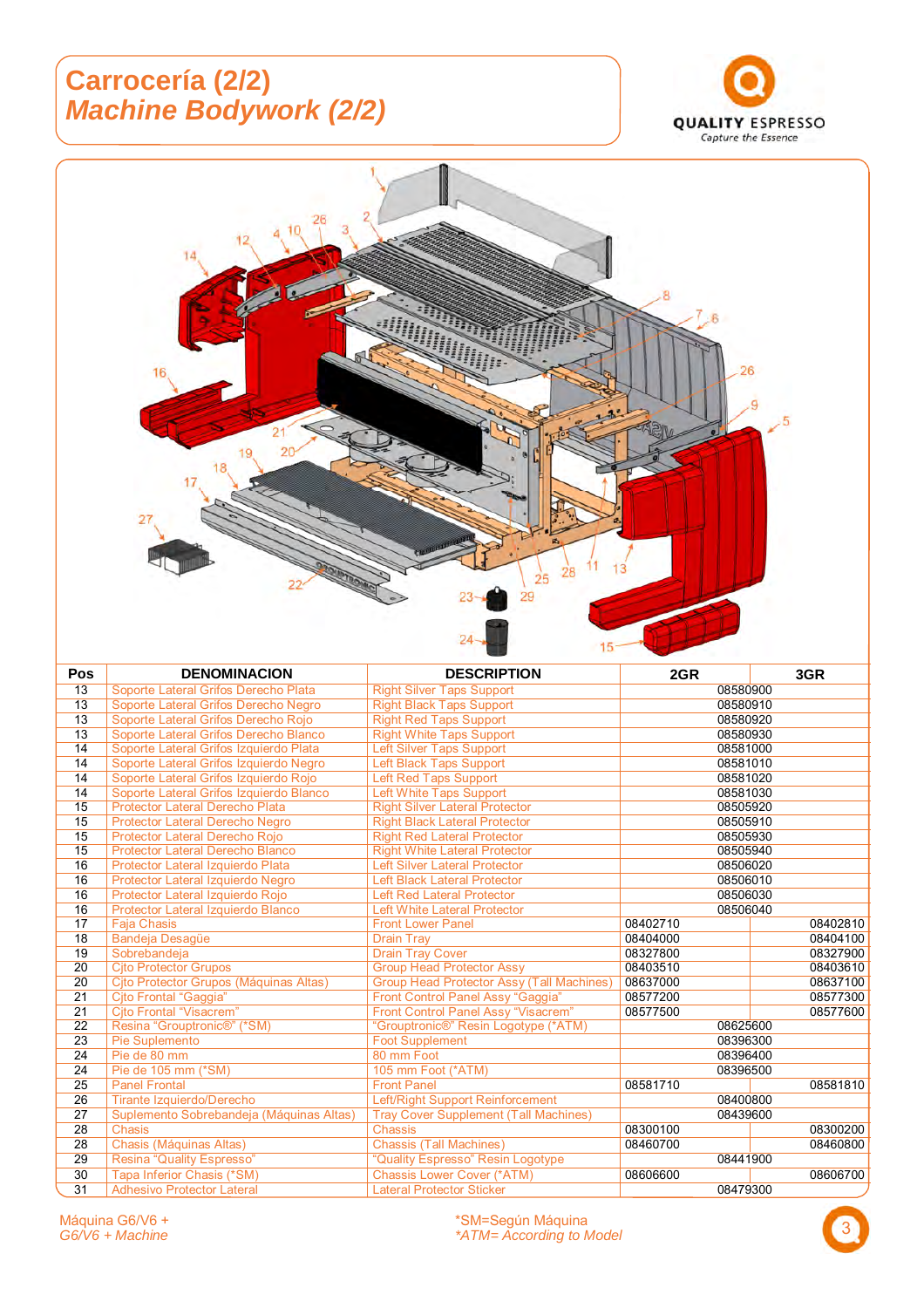#### **Extras y Soportes de Carrocería**  *Bodywork Extra Parts and Supports*





| Pos            | <b>DENOMINACION</b>                        | <b>DESCRIPTION</b>                                | REF.        |
|----------------|--------------------------------------------|---------------------------------------------------|-------------|
| 1              | Tornillo Cabeza Plana M4x12                | <b>M4x12 Plain Head Screw</b>                     | 04596601    |
| $\overline{2}$ | Suplemento Chasis Izquierdo (Máq Altas)    | <b>Right Chassis Supplement (Tall Machines)</b>   | 08431210    |
| 3              | Suplemento Chasis Derecho (Máq Altas)      | Left Chassis Supplement (Tall Machines)           | 08431310    |
| 4              | <b>Tuerca Rápida</b>                       | <b>Nut</b>                                        | 05118400    |
| 5              | Tornillo M5 DIN 7985                       | M5 DIN 7985 Screw                                 | 04591800    |
| 6              | <b>Tuerca Nylon</b>                        | <b>Nvlon Nut</b>                                  | 04595900    |
| $\overline{7}$ | Arandela Dentada DIN 6798 M5               | M5 DIN 6798 Toothed Washer                        | 04868200    |
| 8              | Soporte Grifo Izquierdo                    | Left Tap Support                                  | 08581200    |
| 8              | Soporte Grifo Izquierdo (Máq Grouptronic®) | Left Tap Support (Grouptronic ® Machines)         | 08581400    |
| 9              | Soporte Grifo Derecho                      | <b>Right Tap Support</b>                          | 08581100    |
| 9              | Soporte Grifo Derecho (Máq Grouptronic®)   | <b>Right Tap Support (Grouptronic ® Machines)</b> | 08581300    |
| 10             | Tuerca Enjaulada M5                        | M5 Nut                                            | 0551/030136 |
| 11             | Arandela Dentada DIN 6798 M4               | M4 DIN 6798 Toothed Washer                        | 04868100    |
| 12             | Tornillo M4 DIN 7985                       | M4 DIN 7985 Screw                                 | 04591202    |
| 13             | Soporte Manómetro                          | <b>Pressure Gauge</b>                             | 08339600    |
| 14             | Arandela 5,3x15x1,4                        | 5,3x15x1,4 Washer                                 | 07410012    |
| 15             | Arpón Fijación Lateral                     | <b>Lateral Fixation Spear</b>                     | 08188230    |
| 16             | Clip Arpón                                 | <b>Spear Clamp</b>                                | 08034310    |
| 17             | <b>Tope Carroceria</b>                     | <b>Machine Bodywork Stop</b>                      | 08334400    |
| 18             | Soporte Bandeja (Máquinas Altas)           | <b>Upper Tray Support (Tall Machines)</b>         | 08645800    |
| 19             | Columna Soporte Bandeja                    | <b>Upper Tray Support Column</b>                  | 08426300    |
| 20             | <b>Tornillo Allen M4x12</b>                | M4x12 Allen Screw                                 | 05194402    |
| 21             | Arandela Plana 4.3x12x1                    | 4,3x12x1 Washer                                   | 07410319    |
| 22             | Soporte Carrocería Posterior               | <b>Back Machine Bodywork Support</b>              | 08502110    |
| 23             | Soporte Termostato                         | <b>Thermostat Support</b>                         | 08196510    |
| 23             | Soporte Termostato (Máquinas Altas)        | <b>Thermostat Support (Tall Machines)</b>         | 08643000    |
| 24             | Tornillo Allen 4x10                        | 4x10 Allen Screw                                  | 04591202    |
| 25             | <b>Tapa Interruptor</b>                    | <b>Switch Cover</b>                               | 08310300    |
| 26             | Disipador Relé Estático                    | <b>Relay Heatsink</b>                             | 08371200    |
| 27             | Soporte Transformador                      | <b>Transformer Support</b>                        | 08585700    |
| 28             | Soporte Bandeja                            | <b>Upper Tray Support</b>                         | 08388300    |
| 29             | <b>Tornillo M5x25</b>                      | M5x25 Screw                                       | 04593200    |
| 30             | Tuerca M5                                  | M5 Nut                                            | 04326000    |

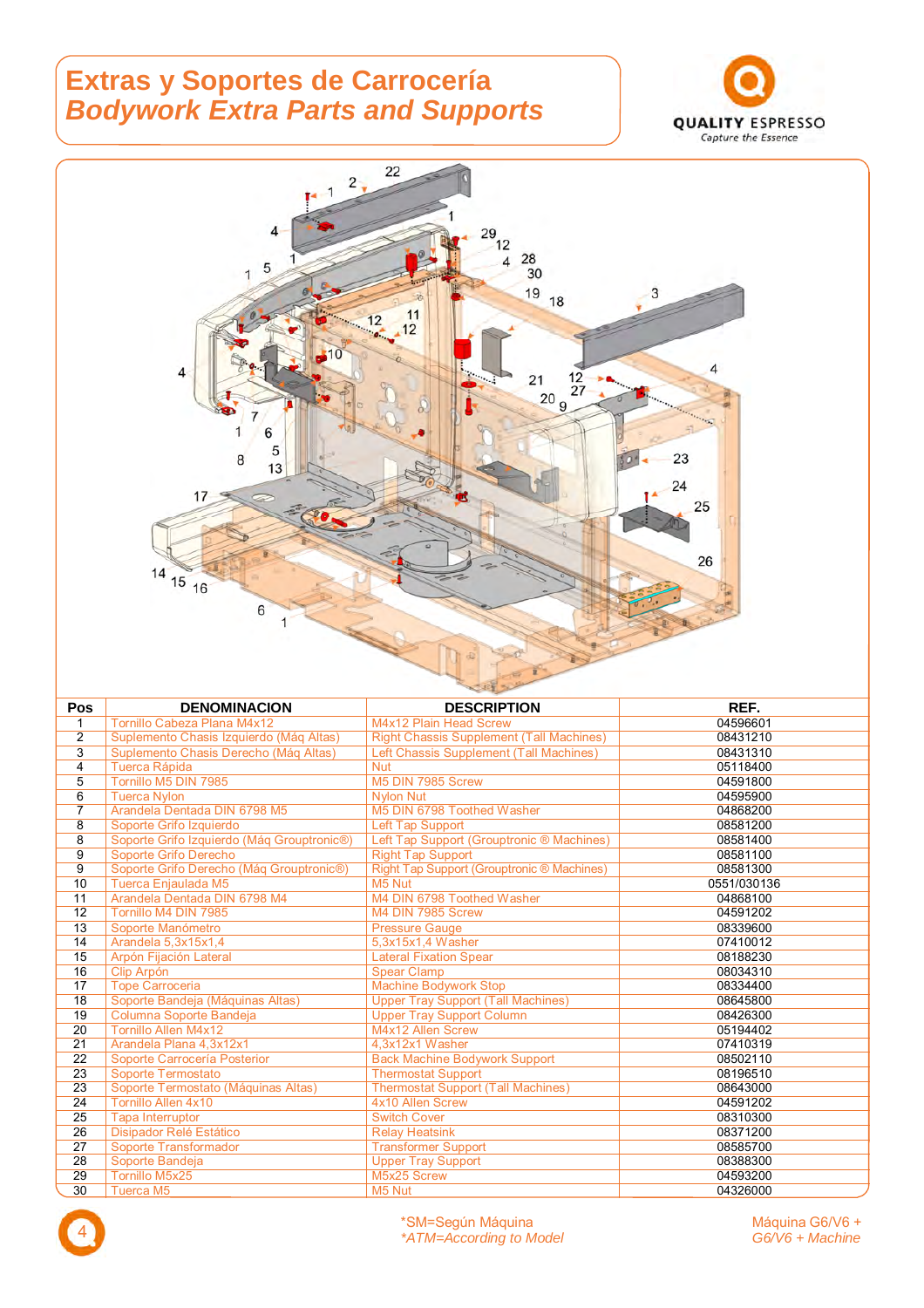# **Sistema Hidráulico**  *Hydraulic System*





| <b>Pos</b>     | <b>DENOMINACION</b>                                    | <b>DESCRIPTION</b>                                        | 2 GR        | 3 GR     |
|----------------|--------------------------------------------------------|-----------------------------------------------------------|-------------|----------|
| $\mathbf{1}$   | <b>Tubo Grifo Vapor Derecho</b>                        | <b>Right Steam Tap Tube</b>                               | 08456100    | 08456200 |
| $\mathbf{1}$   | Tubo Grifo Vapor Derecho (Máquinas Altas)              | <b>Right Steam Tap Tube (Tall Machines)</b>               | 08456110    | 08456210 |
| $\overline{2}$ | Tubo Salida Aqua Caliente                              | <b>Hot Water Tap Tube</b>                                 | 08420700    |          |
| 3              | Tubo Grifo Vapor Izquierdo                             | Left Steam Tap Tube                                       | 08583500    |          |
| 3              | Tubo Grifo Vapor Izquierdo (Máquinas Altas)            | Left Steam Tap Tube (Tall Machines)                       | 08583510    |          |
| $\overline{4}$ | Tubo Contador a Tubo Térmico (2o Grupo)                | Flowmeter to Heat Exchanger (2nd Group) Tube              | 08308300    |          |
| $\overline{4}$ | Tubo Contador a Tubo Térmico (3er Grupo)               | Flowmeter to Heat Exchanger (3rd Group) Tube              | $\times$    | 08308400 |
| 5              | Tubo Contador a Tubo Térmico (1er Grupo)               | Flowmeter to Heat Exchanger (1st Group) Tube              | 08308200    |          |
| 6              | Tubo Válvulas a Mezclador                              | Valves to Water Mixer Tube                                | 08420500    |          |
| $\overline{7}$ | Tubo Teflón                                            | <b>Teflon Tube</b>                                        | 67615608060 |          |
| 8              | Tubo Electroválvula Nivel a Racord Caldera             | Water Level Solenoid Valve to Boiler Fitting Tube         | 08309700    |          |
| 9              | <b>Tubo Entrada Grupo</b>                              | Inlet Water Group Head Tube                               | 08511200    |          |
| 9              | Tubo Entrada Grupo (Máquinas Altas)                    | Inlet Water Group Head Tube (Tall Machines)               | 08463500    |          |
| 10             | Tubo Tubo Térmico a Electrov Grouptronic®              | Heat Exchanger to Grouptronic <sup>®</sup> Solen. V. Tube | 08415200    |          |
| 10             | Tubo Tubo Térmico a Electrov Grouptronic® (Mág. Altas) | HE to Grouptronic® Solen. V. Tube (Tall M.)               | 08463300    |          |
| 11             | <b>Tubo Retorno Grupo</b>                              | <b>Outlet Water Group Head Tube</b>                       | 08511300    |          |
| 11             | Tubo Retorno Grupo Máquina Alta                        | <b>Outlet Water Group Head Tube (Tall Machines)</b>       | 08463700    |          |
| 12             | Tubo Colector a Válvula Entrada                        | <b>Hydraulic Manifold to Inlet Water Valve Tube</b>       | 08309800    |          |
| 13             | Tubo Colector a Contador                               | <b>Hydraulic Manifold to Flowmeter Tube</b>               | 08347600    |          |
| 14             | Tubo Colector a Contador (Máquinas 3 Gr)               | Hydraulic Manifold to Flowmeter Tube (3 Gr Only)          | X           | 08347500 |
| 15             | Tubo Válvulas a Colector                               | Valves to Hydraulic Manifold Tube                         | 08343900    |          |
| 16             | Tubo Válvula Entrada a Racord Caldera                  | Inlet Water Valve to Boiler Fitting Tube                  | 08442200    |          |
| 17             | Tubo Silicona 6x9                                      | 6x9 Silicone Tube                                         | 67613609063 |          |
| 18             | Cubeta Desagüe                                         | <b>Drain Cup</b>                                          | 08478700    |          |
| 19             | <b>Tubo Desaqüe</b>                                    | <b>Outlet Tube</b>                                        | 08020703    |          |
| 20             | Tubo Salida Bomba                                      | <b>Outlet Pump Tube</b>                                   | 08341600    |          |
| 21             | Tubo Entrada Agua Red                                  | <b>Water Inlet Tube</b>                                   | 0571/050108 |          |
| 22             | <b>Tubo Entrada Bomba</b>                              | <b>Inlet Pump Tube</b>                                    | 0551/050112 |          |
| 23             | Tubo Mezclador a Electroválvula                        | <b>Water Mixer to Solenoid Valve Tube</b>                 | 08420600    |          |
| 24             | Tubo Silicona 7x4                                      | <b>7x4 Silicone Tube</b>                                  | 67613607040 |          |
| 25             | Conexión en "Y"                                        | "Y" Shaped Connection                                     | 08521900    |          |

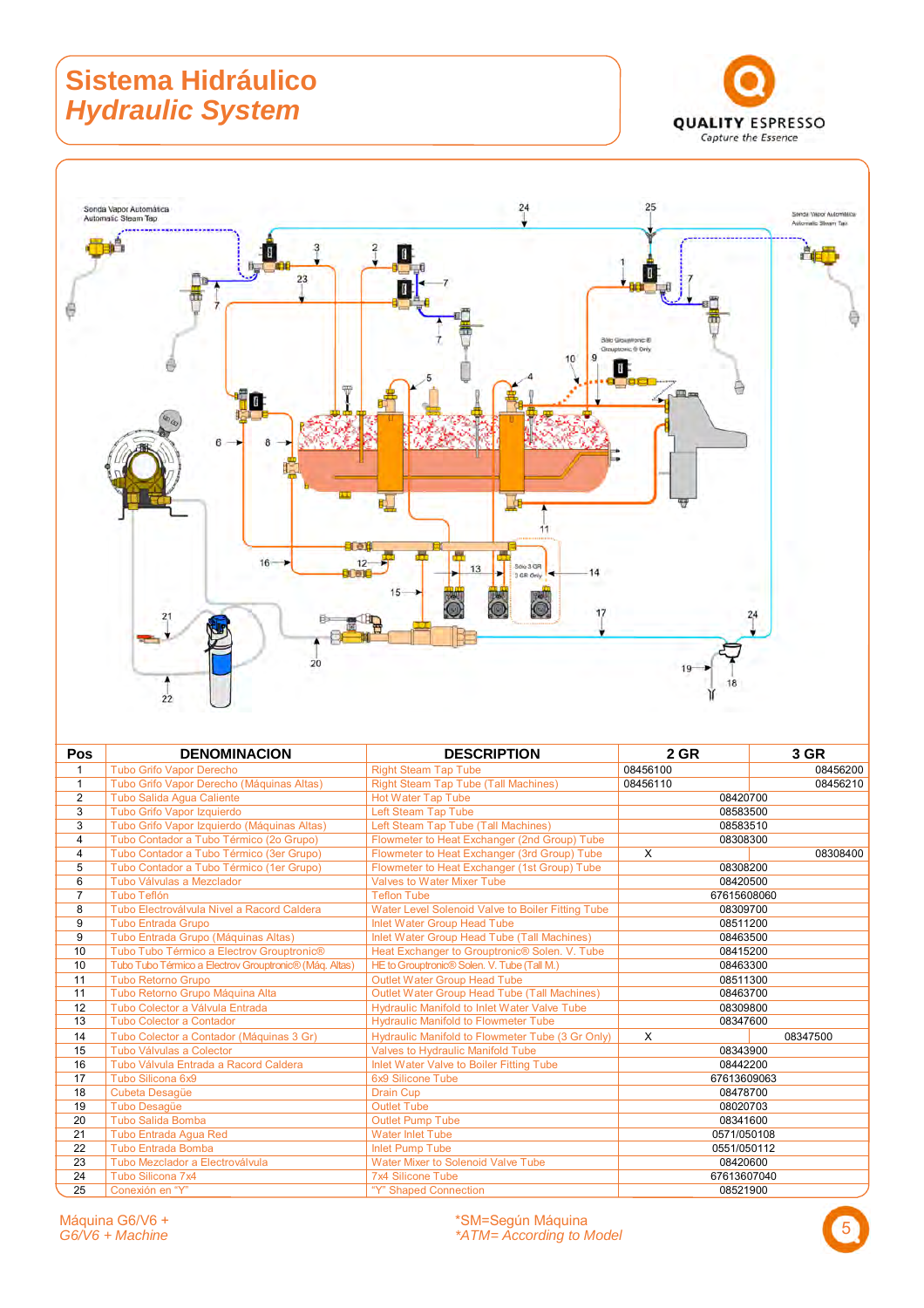#### **Caldera y Bomba**  *Boiler & Pump*





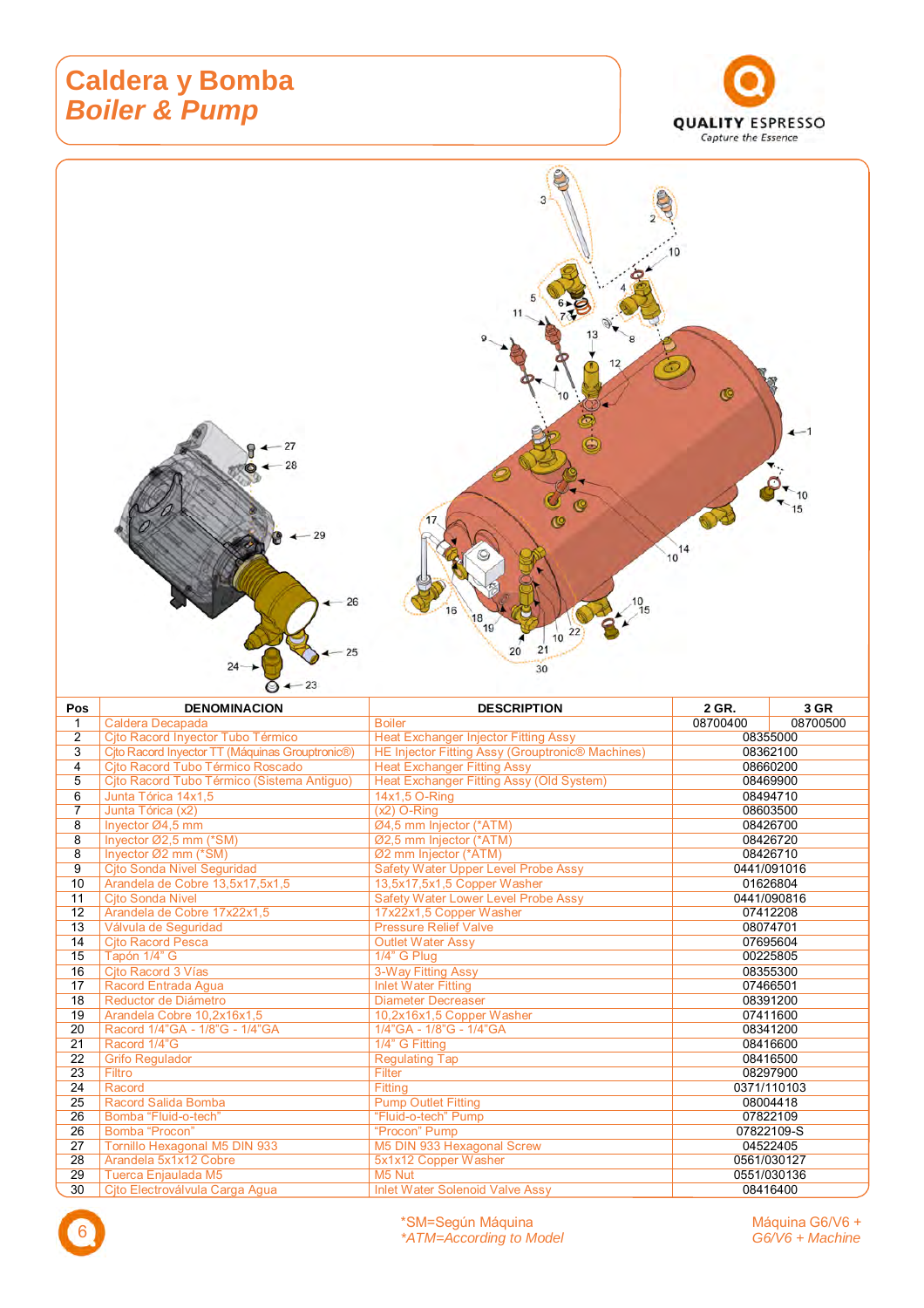#### **Válvulas Expansión y Colector**  *Relief Valves & Hydraulic Manifold*





| <b>Pos</b>      | <b>DENOMINACION</b>              | <b>DESCRIPTION</b>               | REF.                     |
|-----------------|----------------------------------|----------------------------------|--------------------------|
| 1               | <b>Kit Purgador (Opcional)</b>   | Purge Kit (Optional)             | 08447700                 |
| $\overline{2}$  | Cito Válvula Retención/Expansión | <b>Check / Relief Valve Assy</b> | 07843808                 |
| 3               | Tuerca 3/8" Gas                  | 3/8" Nut                         | 04531505                 |
| 4               | Cuerpo Válvula Retención         | <b>Check Valve Main Body</b>     | 07922701                 |
| 5               | Junta Tórica                     | O-Ring                           | 07851900                 |
| 6               | Casquillo                        | Cap                              | 07851801                 |
| 7               | Esfera Ø11,11                    | Ø11,11 Sphere                    | 01832005                 |
| 8               | Muelle Válvula                   | <b>Valve Spring</b>              | 01720606                 |
| 9               | Junta Tórica                     | O-Ring                           | 07763204                 |
| 10              | Cuerpo Válvula Expansión         | <b>Relief Valve Main Body</b>    | 07851603                 |
| 11              | Arandela Valvula Expansión       | <b>Relief Valve Washer</b>       | 08506530                 |
| $\overline{12}$ | <b>Junta Cierre</b>              | <b>Closing Gasket</b>            | 01853704                 |
| 13              | Casquillo                        | Cap                              | 01853803                 |
| 14              | <b>Muelle</b>                    | Spring                           | 00109108                 |
| 15              | Arandela 6,5x14,3x1              | 6,5x14,3x1 Washer                | 04711701                 |
| 16              | Racord                           | Fittina                          | 07468101                 |
| 17              | <b>Regulador Muelle</b>          | <b>Spring Regulator</b>          | 07468408                 |
| 18              | Válvula 1/4"                     | 1/4" Valve                       | 08442100                 |
| 19              | Tuerca 1/4" Gas                  | 1/4" Nut                         | 04530600                 |
| 20              | Colector                         | Manifold                         | 08283509                 |
| 21              | Disco 10,2x1,5 Cobre             | 10,2x1,5 Washer Disc             | 07412703                 |
| 22              | Tuerca 1/4" Abocardada Gas       | 1/4" Flared Nut                  | 05051701                 |
| 23              | <b>Niple Especial</b>            | <b>Nipple</b>                    | 08058901                 |
| 24              | Tuerca Niple 3/8"                | 3/8" Nipple Nut                  | 00011502                 |
| 25              | Racord 1/8" a 1/4" Abocardado    | 1/8" to 1/4" Fitting             | 02800704                 |
| 26              | <b>Contador Volumétrico</b>      | Flowmeter                        | Ver Pág 13 / See Page 13 |
| 27              | Codo 1/4" - 1/8" G               | 1/4" - 1/8" G Elbow Fitting      | 08613400                 |
| 28              | <b>Transductor de Presión</b>    | <b>Pressure Transducer</b>       | 08582100                 |

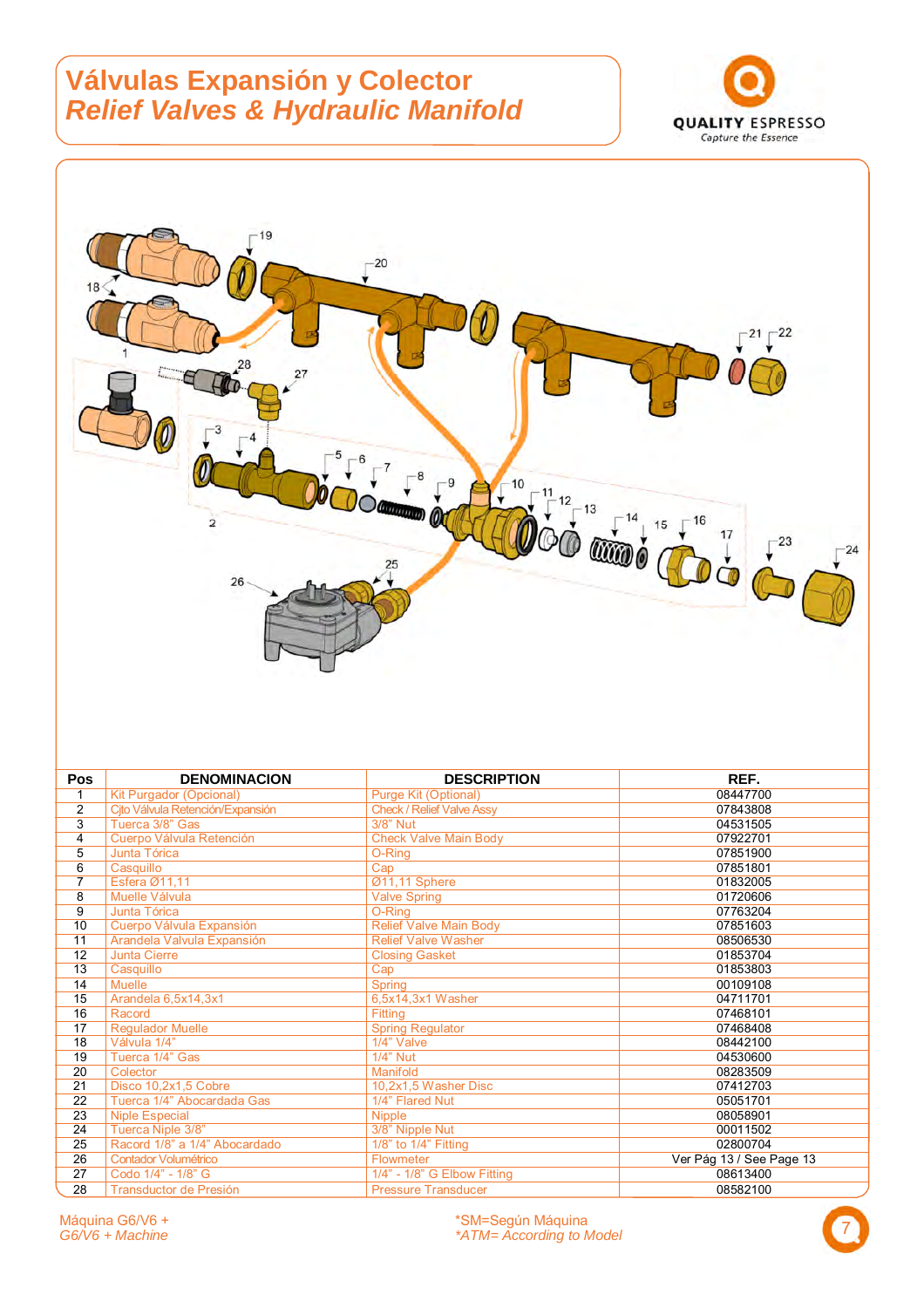# **Grupo (1/2)**  *Group Head (1/2)*





15 Tapa Electroválvula Solenoid Valve Cover 08426600



Suplemento Junta Porta Filtro 1 mm (\*SM)

14 Junta Porta Filtro 9 mm (\*SM) 9 mm Filter Holder Gasket (\*SM) 01160400<br>14 Suplemento Junta Porta Filtro 1 mm (\*SM) 1 mm Filter Holder Gasket Supplement (\*ATM) 07158009

Group Head Solenoid Valve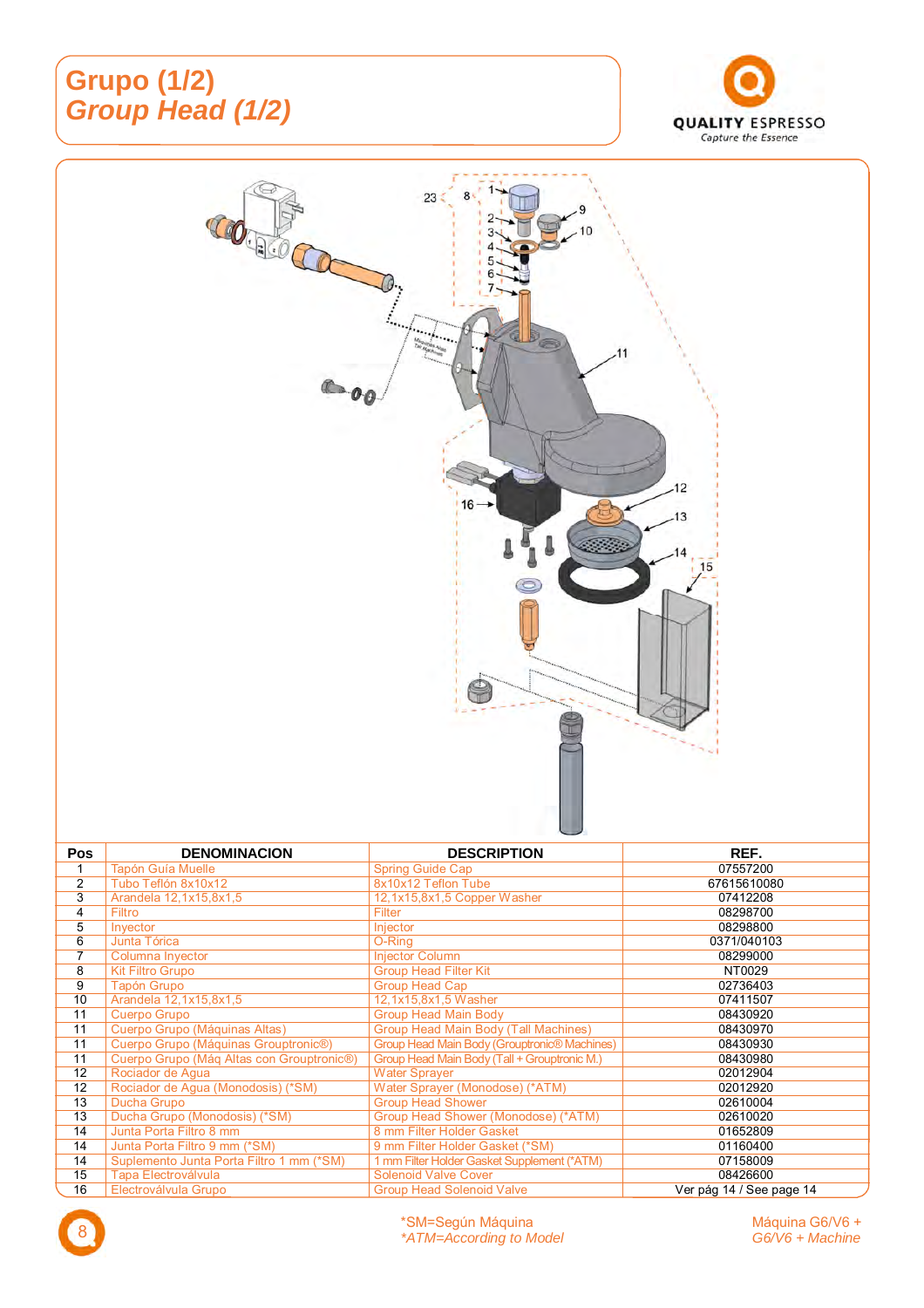# **Grupo (2/2)**  *Group Head (2/2)*





| <b>Pos</b> | <b>DENOMINACION</b>                                       | <b>DESCRIPTION</b>                                  | REF.     |
|------------|-----------------------------------------------------------|-----------------------------------------------------|----------|
| 17         | Tornillo M4 DIN912                                        | M4 DIN912 Screw                                     | 05194402 |
| 18         | Arandela 10,5x21x2 (Sólo Electroválvula Parker)           | 10,5x21x2 Washer (Parker Sol. Valve Only)           | 08395300 |
| 19         | Columna Descarga                                          | Discharge Column                                    | 08426400 |
| 20         | Tuerca Tapa Electroválvula                                | <b>Solenoid Valve Cover Nut</b>                     | 08426500 |
| 21         | Tuerca Tapa Electroválvula (Máquinas Altas)               | Solenoid Valve Cover Nut (Tall Machines)            | 08439700 |
| 22         | Tubo Descarga Grupo (Máquinas Altas)                      | Discharge Tube (Tall Machines)                      | 08433410 |
| 23         | Cito Grupo                                                | <b>Group Head Assy</b>                              | 08430700 |
| 23         | Cito Grupo (Máquinas con Grouptronic®)                    | Group Head Assy (Grouptronic <sup>®</sup> Machines) | 08430800 |
| 23         | Cito Grupo (Máquinas Altas)                               | <b>Group Head Assy (Tall Machines)</b>              | 08496500 |
| 23         | Cjto Grupo (Máquinas Altas con Grouptronic <sup>®</sup> ) | Group Head Assy (Tall + Grouptronic® M.)            | 08496510 |
| 24         | Tornillo M8x15                                            | M8x15 Screw                                         | 04106217 |
| 25         | <b>Arandela Grower DIN7980</b>                            | <b>DIN7980 Grower Washer</b>                        | 04316412 |
| 26         | Arandela DIN125                                           | DIN125 Washer                                       | 04333613 |
| 27         | Junta Grupo                                               | <b>Group Gasket</b>                                 | 08150203 |
| 28         | Racord Nipple (Máquinas Grouptronic®)                     | Nipple Fitting (Grouptronic® Machines)              | 08415500 |
| 29         | <b>Tuerca Nipple</b>                                      | Nipple Nut                                          | 02213007 |
| 29         | Tuerca Nipple (Máquinas Altas)                            | Nipple Nut (Tall Machines)                          | 08432200 |
| 30         | Arandela 13,5x17,5x1                                      | 13,5x17,5x1 Washer                                  | 01626804 |
| 31         | Racord 1/2"-1/4" Gas                                      | 1/2"-1/4" Gas Fitting                               | 08424200 |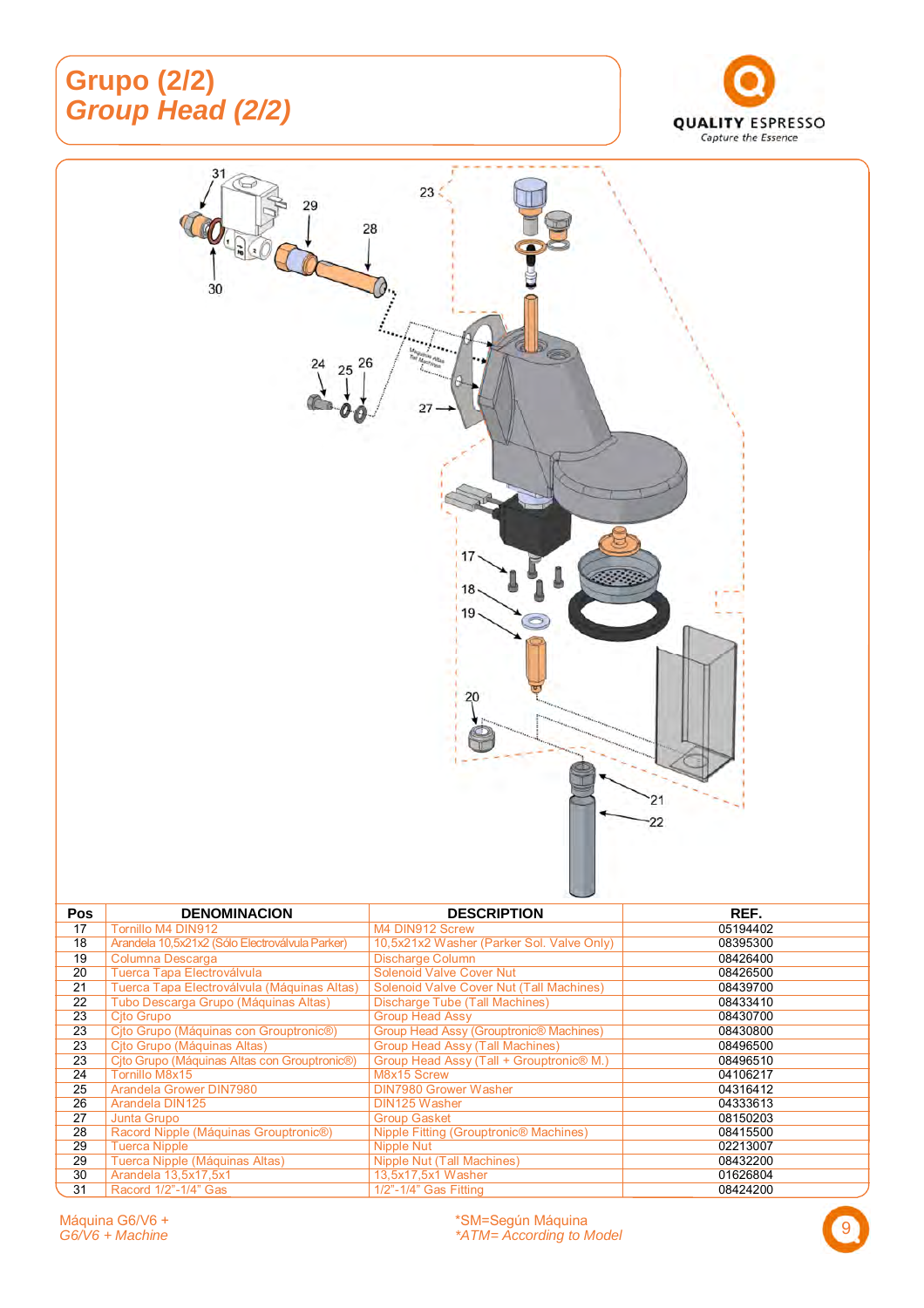#### **Grifería y Mezclador de Agua** *Water Tap & Mixer*





18 Racord 1/4"-1/8" Gas 1/4"-1/8" Gas Fitting 18 Racord 1/4"-1/8" Gas Fitting 19 08415700<br>19 Reductor Electroválvula Solenoid Valve Inlet Water Reducer 19 08505500 19 Reductor Electroválvula Solenoid Valve Inlet Water Reducer 08505500<br>
20 Arandela Cobre 10,2x16x1,5 10,2x16x1,5 Copper Washer 07411600 20 Arandela Cobre 10,2x16x1,5 10,2x16x1,5 Copper Washer 07411600<br>21 Anillo Orientable 1500 8/6"-1/8" 8/6"-1/8" 1500 Adjustable Ring 08416000 21 Anillo Orientable 1500 8/6"-1/8" 8/6"-1/8" 1500 Adjustable Ring 08416000<br>22 Tornillo Giratorio 1/8" 1/8" Rotating Screw 08504400 22 Tornillo Giratorio 1/8" 1/8" Rotating Screw 08504400 23 Tornillo Giratorio Doble 1/8" 1/8" Double Rotating Screw 198504410<br>24 Tuerca EX 1/4"G EX 1/4"G Nut 1/8" Double Rotating Screw 1995030700

Tuerca EX 1/4"G

\*SM=Según Máquina<br>
\*ATM=According to Model Machine *\*ATM=According to Model G6/V6 + Machine* 10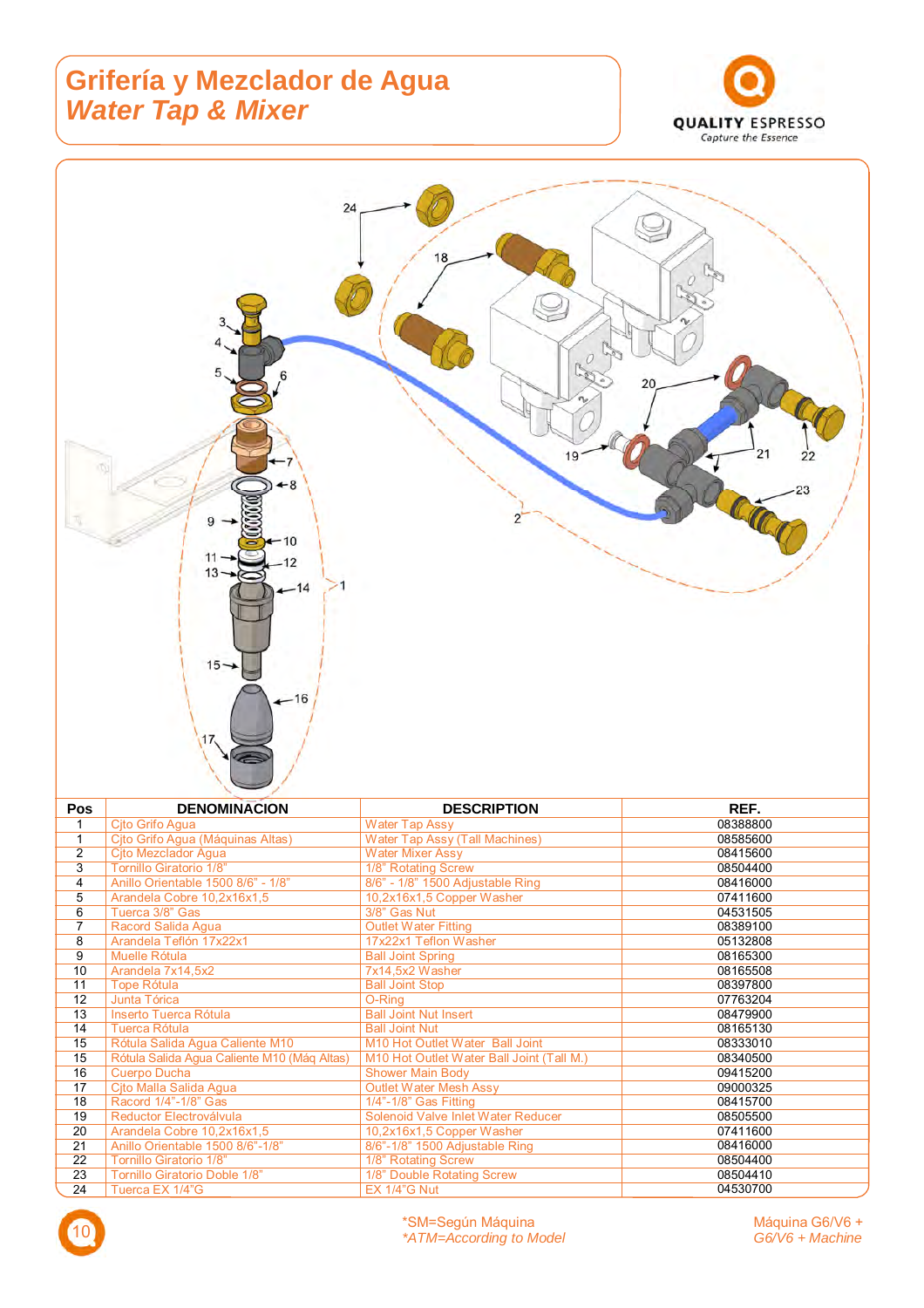# **Grifería de Vapor (1/2)**  *Steam Taps (1/2)*





|                | <b>URD OTHO VAPOR</b>                        | Olean Tap ASSY                                | <u>vooooov</u> |
|----------------|----------------------------------------------|-----------------------------------------------|----------------|
|                | Cito Grifo Vapor (Máquinas Altas)            | <b>Steam Tap Assy (Tall Machines)</b>         | 08642500       |
| $\overline{2}$ | Kit Ampliación Paso                          | <b>Steam Tap Diameter Increase Kit</b>        | 08671510       |
| 3              | Cjto Electroválvula Vapor                    | <b>Steam Solenoid Valve Assy</b>              | 08583400       |
| 4              | Kit Ampliación Paso Sonda Vapor              | Automatic Steam Tap Diameter Increase Kit     | 08671500       |
| 5              | Cito Sonda Vapor Automática (Máq 2 Gr)       | Automatic Steam Tap Assy (2 Gr Machines)      | 08448560       |
| 5              | Cito Sonda Vapor Automática (Mág 3 Gr)       | Automatic Steam Tap Assy (3 Gr Machines)      | 08448570       |
| 5              | Cito Sonda Vapor Automática (Mág Altas 2 Gr) | Automatic Steam Tap Assy (2 Gr Tall Machines) | 08643100       |
| 5              | Cito Sonda Vapor Automática (Máq Altas 3 Gr) | Automatic Steam Tap Assy (3 Gr Tall Machines) | 08643200       |
| 6              | Racord Salida Vapor                          | <b>Outlet Steam Fitting</b>                   | 08389120       |
| 7              | Arandela Telfón 17x22x1                      | 17x22x1 Teflon Washer                         | 05132808       |
| 8              | Muelle Rótula                                | <b>Ball Joint Spring</b>                      | 08165300       |
| 9              | Arandela 7x14,5x2                            | 7x14,5x2 Washer                               | 08165508       |
| 10             | <b>Tope Rótula</b>                           | <b>Ball Joint Stop</b>                        | 08397800       |
| 11             | Junta Tórica                                 | O-Rina                                        | 07763204       |
| 12             | Inserto Tuerca Rótula                        | <b>Ball Joint Nut Insert</b>                  | 08479900       |
| 13             | <b>Tuerca Rótula</b>                         | <b>Ball Joint Nut</b>                         | 08165130       |
| 14             | <b>Tubo Salida Vapor</b>                     | <b>Outlet Steam Tube</b>                      | 08340300       |
| 14             | Tubo Salida Vapor (Máquina Alta)             | <b>Outlet Steam Tube (Tall Machines)</b>      | 08340320       |
| 15             | <b>Protector Tubo Vapor</b>                  | <b>Steam Tube Protector</b>                   | 09000586       |
| 16             | Ducha Vapor M10                              | M10 Steam Shower                              | 08391900       |
| 17             | <b>Tornillo Giratorio 1/4"</b>               | 1/4" Rotating Screw                           | 08504500       |
| 18             | Anillo Orientable 1500 8/6"-1/4"             | 8/6"-1/4" 1500 Adjustable Ring                | 08462900       |
| 19             | Arandela Cobre 13,5x17,5x1,5                 | 13,5x17,5x1,5 Copper Washer                   | 01626804       |
| 20             | Tuerca 3/8" Gas                              | 3/8" Gas Nut                                  | 04531505       |
|                |                                              |                                               |                |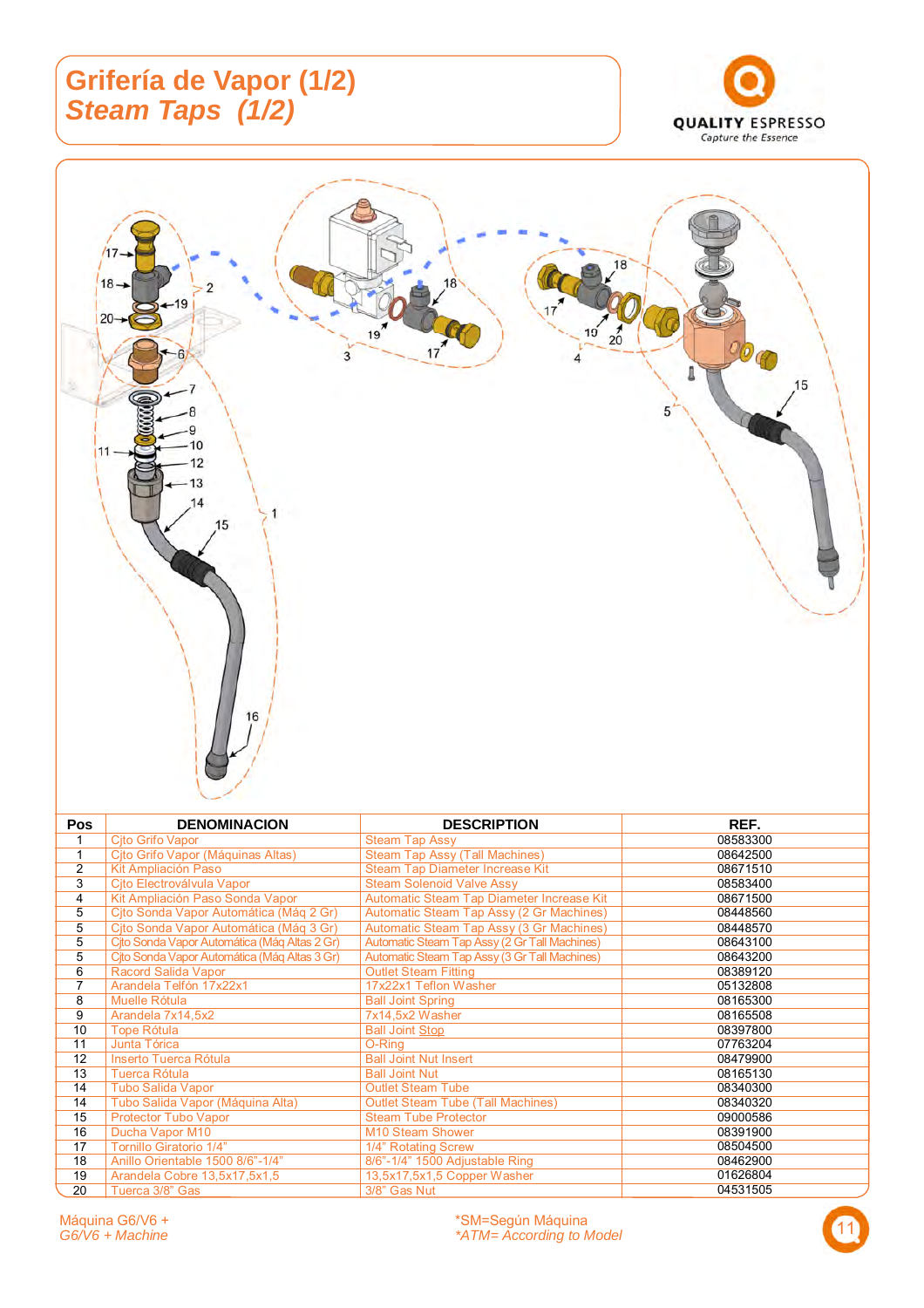# **Grifería de Vapor (2/2)**  *Steam Taps (2/2)*





| <b>Pos</b> | <b>DENOMINACION</b>                          | <b>DESCRIPTION</b>                         | REF.     |
|------------|----------------------------------------------|--------------------------------------------|----------|
| 21         | Racord 1/4"                                  | 1/4" Fitting                               | 08416300 |
| 22         | <b>Tuerca</b>                                | <b>Nut</b>                                 | 04531505 |
| 23         | Arandela Cobre 10,2x16x1,5                   | 10,2x16x1,5 Copper Washer                  | 07411600 |
| 24         | Espiga Hembra 1/8" Gas                       | 1/8" Gas Pipe Fitting                      | 08498600 |
| 25         | <b>Racord Sonda Vapor</b>                    | <b>Steam Sensor Fitting</b>                | 08581520 |
| 26         | <b>Tuerca Prensa</b>                         | <b>Press Nut</b>                           | 08449200 |
| 27         | Junta Tórica 17,2x2,62                       | 17,2x2,62 O-Ring                           | 07581408 |
| 28         | Arandela Prensa                              | <b>Press Washer</b>                        | 08449000 |
| 29         | Junta Tórica 23,52x1,78                      | 23,52x1,78                                 | 08449300 |
| 30         | Pasador Tubo Vapor 4x10                      | 4x10 Steam Tube Pin                        | 05005500 |
| 31         | Arandela Apoyo                               | <b>Support Washer</b>                      | 08448900 |
| 32         | <b>Cuerpo Sonda Vapor</b>                    | <b>Steam Sensor Main Body</b>              | 08448600 |
| 33         | Tornilllo M3x14                              | M3x14 Screw                                | 04550600 |
| 34         | Arandela 10,2x16x1,5                         | 10,2x16x1,5 Washer                         | 07411600 |
| 35         | Tapón 1/8"G                                  | $1/8$ "G Tap                               | 08457600 |
| 36         | Tubo Sonda Vapor Automática (Máquina 2 Gr)   | Automatic Steam Sensor Tube (2 Gr Machine) | 08449100 |
| 36         | Tubo Sonda Vapor Automática (Máquina 3 Gr)   | Automatic Steam Sensor Tube (3 Gr Machine) | 08449110 |
| 36         | Tubo Sonda Vapor Automática (Mág. Alta 2 Gr) | Automatic Steam Sensor Tube (2 Gr Tall M.) | 08449120 |
| 36         | Tubo Sonda Vapor Automática (Máq. Alta 3 Gr) | Automatic Steam Sensor Tube (3 Gr Tall M.) | 08449130 |
| 37         | Ducha Sonda Vapor M10                        | <b>M10 Steam Sensor Shower</b>             | 08391910 |

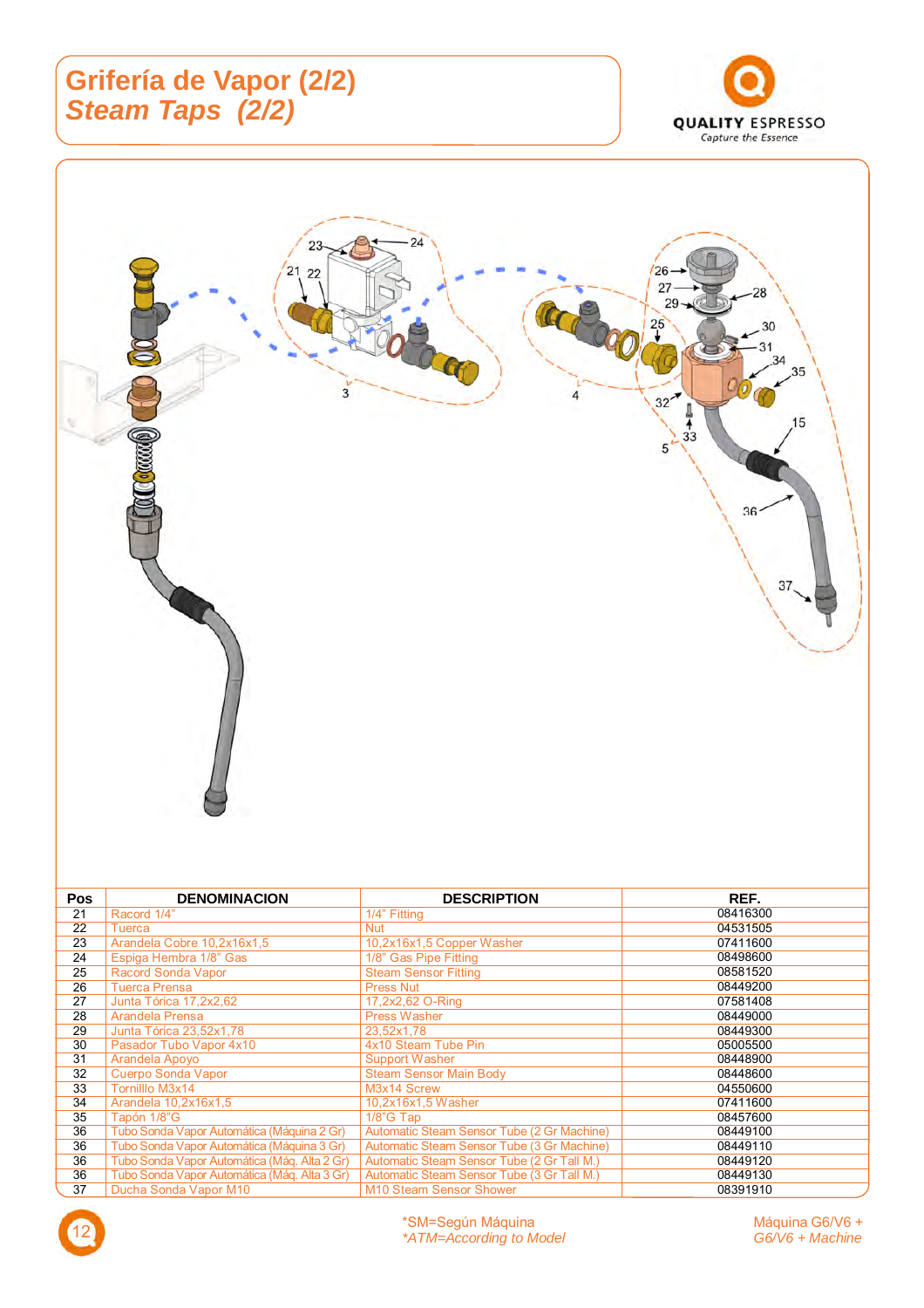#### **Componentes Eléctricos (1/2)**  *Electric Components (1/2)*





| Pos             | <b>DENOMINACION</b>                        | <b>DESCRIPTION</b>                          | 2 GR.            | 3 GR             |
|-----------------|--------------------------------------------|---------------------------------------------|------------------|------------------|
| $\mathbf{1}$    | Centralita                                 | Mainboard                                   |                  | 08584300         |
| $\overline{2}$  | Cable General Baja Tensión                 | <b>General Cable (Low Tension)</b>          | 08599300         | 08599400         |
| 2               | Cable General Alta Tensión                 | <b>General Cable (High Tension)</b>         | 08585200         | 08585300         |
| 3               | <b>Filtro Antiparasitario</b>              | <b>Noise Filter</b>                         | 08297200         | 08297300         |
| $\overline{4}$  | Electroválvula Nivel Agua 230 V            | 230 V Water Level Solenoid Valve            |                  | 08368500         |
| $\overline{5}$  | Electroválvula Mezcla Agua 230 V           | 230 V Water Mixer Solenoid Valve            |                  | 08826400         |
| 6               | <b>Display</b>                             | <b>Display</b>                              |                  | 08579600         |
| $\overline{7}$  | Muelle Caja Display                        | <b>Display Box Spring</b>                   |                  | 08580400         |
| 8               | Cito Sonda Temperatura Caldera             | <b>Boiler Temperature Sensor Assy</b>       |                  | 08370510         |
| 9               | Caja Iluminación Logo                      | <b>Logotype Illumination Box</b>            |                  | 08580140         |
| 10              | Muelle Sujeción                            | <b>Subjection Spring</b>                    |                  | 08580300         |
| 10A             | Muelle Sujección Luz "ON"                  | "ON" Light Subjection Spring                |                  | 08580310         |
| 11              | Botonera Táctil Erogación                  | <b>Brewing Touch Button Box</b>             |                  | 08580100         |
| 12              | Botonera Táctil Agua / Vapor               | <b>Steam / Water Touch Button Box</b>       |                  | 08580110         |
| $\overline{13}$ | Termostato                                 | Thermostat                                  |                  | 07476906         |
| 14              | Contactor 230 V 50/60 Hz                   | 230 V 50/60 Hz Contactro                    |                  | 0651/060119      |
| 15              | <b>Soporte Contactor</b>                   | <b>Contactor Support</b>                    |                  | 08220808         |
| 16              | Resistencia 230 V                          | 230 V Heater                                | 08148002 (3500W) | (4600W) 08335100 |
| 17              | Junta Resistencia                          | <b>Heater Gasket</b>                        |                  | 00165209         |
| 18              | <b>Arandela Protector</b>                  | <b>Protector Washer</b>                     |                  | 08205502         |
| 19              | <b>Puente Resistencia</b>                  | <b>Heater Terminal</b>                      |                  | 01407212         |
| $\overline{20}$ | Tornillo 3/8"                              | 3/8" Screw                                  |                  | 04122115         |
| 21              | <b>Protector Resistencia</b>               | <b>Heater Protector</b>                     | 0551/060121      |                  |
| 22              | <b>Tornillo Autorroscante</b>              | <b>Self-Tapping Screw</b>                   |                  | 04821906         |
| $\overline{23}$ | Relé                                       | <b>Relay</b>                                |                  | 08371300         |
| $\overline{24}$ | <b>Conductor Calor Relé</b>                | <b>Relay Heat Conductive</b>                |                  | 08485100         |
| $\overline{25}$ | <b>Interruptor General</b>                 | <b>General Switch</b>                       |                  | 07847910         |
| 26              | Adhesivo Interruptor                       | Switch Sticker                              |                  | 08283202         |
| $\overline{27}$ | Pomo Interruptor                           | <b>Switch Handle</b>                        |                  | 08411610         |
| 28              | <b>Tapa Pomo Interruptor</b>               | <b>Switch Handle Cover</b>                  |                  | 08411700         |
| 29              | <b>Contador Volumétrico</b>                | Flowmeter                                   |                  | 08307500         |
| $\overline{29}$ | Contador Volumétrico "Digimesa"            | "Digimesa" Flowmeter                        |                  | 08307500D        |
| 30              | <b>Tapa Contador</b>                       | <b>Flowmeter Lid</b>                        |                  | 08307500A        |
| 30              | Tapa Contador "Digimesa"                   | "Digimesa" Flowmeter Lid                    |                  | 08307500DA       |
| 31              | <b>Aspa Contador</b>                       | <b>Flowmeter Reel</b>                       |                  | 0571/050126A     |
| 32              | Junta Tórica                               | O-Ring                                      |                  | 0571/050131      |
| 33              | Cito Electrobomba 230 V (Incl. Tubo L-220) | 230 V Water Pump Assy (L-220 Tube Included) |                  | 08341500         |
| 34              | Condensador 4mf 400/500 V                  | 4mf 400/500 V Capacitor                     |                  | 01123000         |
| 35              | Motor 230 V 50/60 Hz                       | 230 V 50/60 Hz Engine                       |                  | 08354900         |
| 36              | Cuerpo Electrobomba                        | Water Pump Main Body                        |                  | 07822109         |
| 36              | Cuerpo Electrobomba "Procon"               | "Procon" Water Pump Main Body               |                  | 07822109-S       |
| 37              | Luz "ON"                                   | "ON" Light                                  |                  | 08580120         |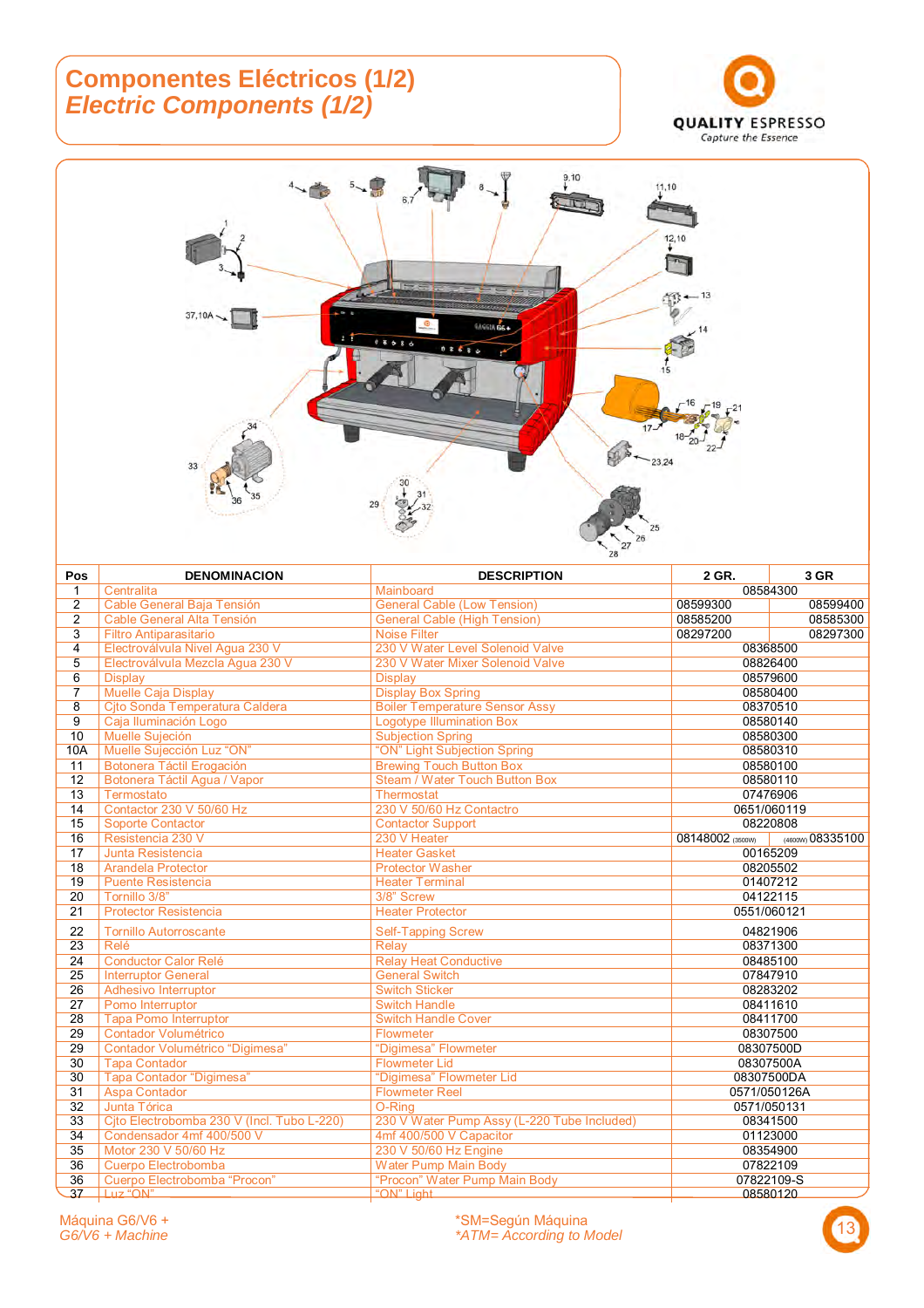#### **Componentes Eléctricos (2/2)**  *Electric Components (2/2)*





| Pos | <b>DENOMINACION</b>                                      | <b>DESCRIPTION</b>                                      | 2 GR.       | 3 GR       |
|-----|----------------------------------------------------------|---------------------------------------------------------|-------------|------------|
| 38  | Electroválvula Salida Aqua / Vapor                       | Outlet Water / Steam Solenoid Valve                     | 08481300    |            |
| 39  | Electroválvula 24 V (Máquinas Grouptronic <sup>®</sup> ) | 24 V Solenoid Valve (Grouptronic <sup>®</sup> Machines) |             | 08415300   |
| 40  | Transformador (Máquinas Grouptronic®)                    | Transformer (Grouptronic <sup>®</sup> Machines)         |             | 08414800   |
| 41  | Centralita (Grouptronic®)                                | Mainboard (Grouptronic <sup>®</sup> )                   |             | 08598700   |
| 42  | Transformador                                            | <b>Transformer</b>                                      |             | 08585800   |
| 43  | Cable Sonda (Máquinas Grouptronic®)                      | Probe Cable (Grouptronic® Machines)                     | 08635400    | 08635500   |
| 44  | Tornillo M4x10                                           | Mx10 Screw                                              | 0561/030109 |            |
| 45  | Cito Electroválvula Grupo 230 V 50/60 Hz "Parker"        | 230 V 50/60 Hz "Parker" Group Head Solenoid Valve       |             | 07976608   |
| 45  | Cito Electroválvula Grupo 230 V 50/60 Hz "ODE"           | 230 V 50/60 Hz "ODE" Group Head Solenoid Valve          |             | 07976608-S |
| 46  | <b>Junta Tórica</b>                                      | O-Ring                                                  |             | 03061009   |
| 47  | Electroválvula sin Bobina "Parker"                       | Electrovalve without Coil "Parker"                      |             | 01182302   |
| 47  | Electroválvula sin Bobina "ODE"                          | Electrovalve without Coil "ODE"                         |             | 01182500   |
| 48  | Bobina 230 V 50/60 Hz "Parker"                           | 230 V 50/60 Hz "Parker" Coil                            |             | 01181008   |
| 48  | Bobina 230 V 50/60 Hz "ODE"                              | 230 V 50/60 Hz "ODE" Coil                               | 01182609    |            |
| 49  | Tuerca Sujeción Electroválvula                           | <b>Solenoid Valve Support Nut</b>                       |             | 04725106   |
| 50  | <b>Brida Cable Red</b>                                   | <b>Electric Cable Clamp</b>                             |             | 07832405   |
| 51  | <b>Tornillo Autorroscante 3.5x25</b>                     | 3,5x25 Self-Tapping Screw                               |             | 04789913   |
| 52  | Transductor de Presión                                   | <b>Pressure Transducer</b>                              |             | 08582100   |
| 53  | <b>Tapa Conector USB</b>                                 | <b>USB Connector Cover Plug</b>                         |             | 08618900   |
| 54  | Remache Plástico                                         | <b>Plastic Rivet</b>                                    |             | 08324900   |
| 55  | <b>Etiqueta Marco</b>                                    | <b>Frame Label</b>                                      |             | 08609300   |
| 56  | <b>Circuito USB</b>                                      | <b>USB Electronic Circuit</b>                           |             | 09108300   |
| 57  | <b>Soporte Circuito USB</b>                              | <b>USB Electronic Circuit Support</b>                   |             | 08611800   |

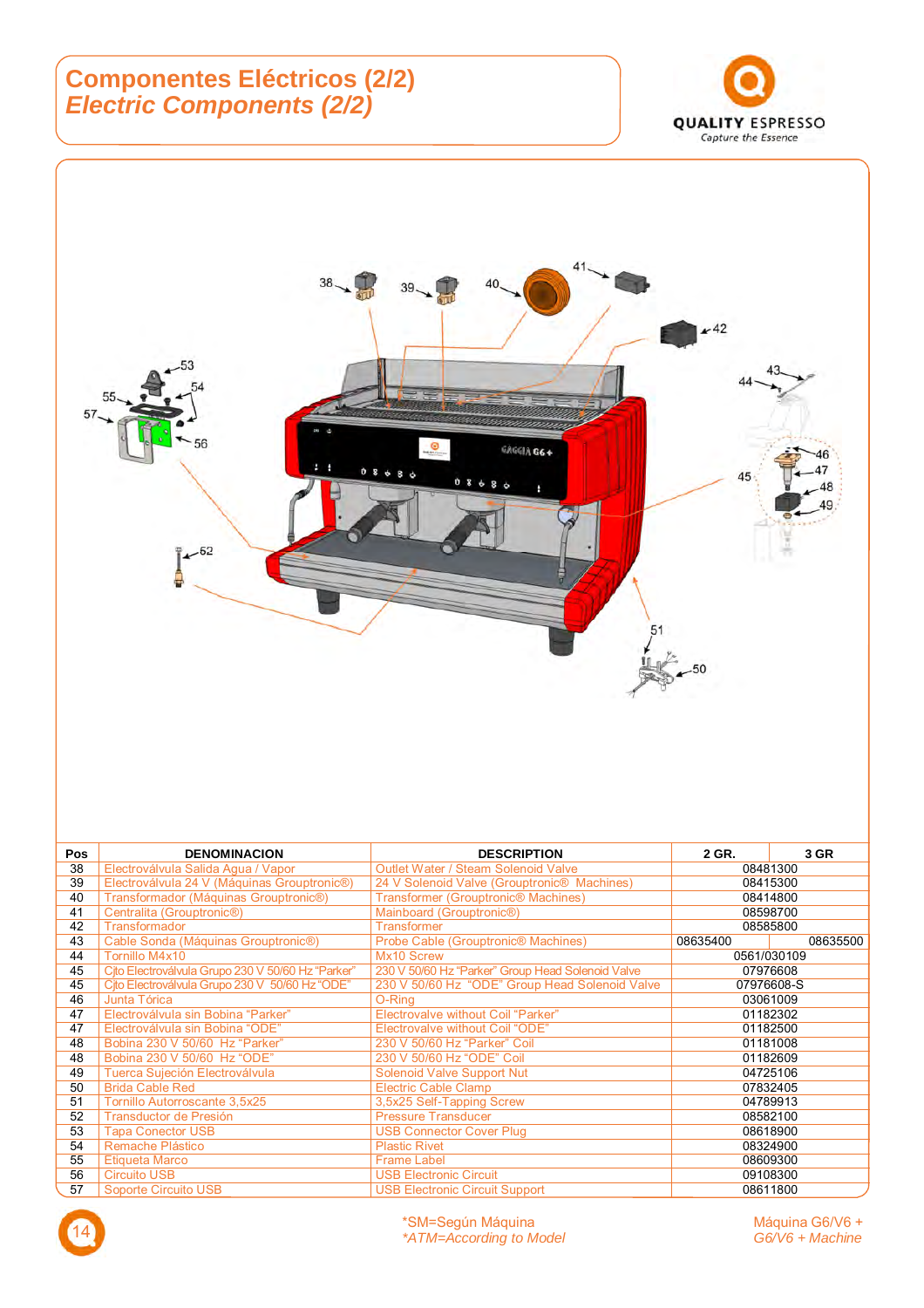#### **Cableado y Accesorios**  *Cabling and Extra Kits*



|                                                               | <b>Cableado Eléctrico / Electric Cabling</b>        |             |          |
|---------------------------------------------------------------|-----------------------------------------------------|-------------|----------|
| <b>DENOMINACION</b>                                           | <b>DESCRIPTION</b>                                  | <b>2 GR</b> | 3 GR     |
| Cito Instalación                                              | <b>Installation Cable</b>                           |             | 08585500 |
| Cable Baja Tensión General                                    | <b>Low Voltage General Cable</b>                    | 08599300    | 08599400 |
| Cable Alta Tensión General                                    | <b>High Voltage General Cable</b>                   | 08585200    | 08585300 |
| Cable Botonera y Display                                      | <b>Push Button &amp; Display Cable</b>              | 08584000    | 08584100 |
| Cable Botonera y Display (Máquinas Grouptronic <sup>®</sup> ) | Push Button & Display Cable (Grouptronic® Machines) | 08598800    | 08598900 |
| Cable Botonera 2 Botones 2 Leds                               | 2 Led & 2 Buttons Push Button Cable                 | 08603600    |          |
| <b>Cable Contactor Termostato</b>                             | <b>Thermostat to Contactor Cable</b>                | 08396600    |          |
| Cable Termostato a Relé Estático                              | <b>Thermostat to Static Relay Cable</b>             |             | 08370700 |
| Cable Iluminación Cubregrupos                                 | <b>Group Head Cover Illumination Cable</b>          | 08613900    | 08614000 |
| Cable USB                                                     | <b>USB Cable</b>                                    |             | 09108510 |
| Cable Electroválvulas Grouptronic®                            | <b>Grouptronic® Solenoid Valves Cable</b>           | 08418600    | 08418700 |
| Brida Cable 2225-1                                            | 2225-1 Cable Clamp                                  |             | 07896301 |
| Abrazadera Cable Sonda                                        | Sensor Cable Clamp                                  | 04401800    |          |
| Abrazadera R1793-32544                                        | R1793-32544 Cable Clamp                             | 08212904    |          |
| Soporte Abrazaderas Cable                                     | <b>Cable Clamps Support</b>                         | 04402200    |          |

#### **Accesorios / Accesories**

| <b>DENOMINACION</b>        | <b>DESCRIPTION</b>         | REF.          | Cabezal / Head       |
|----------------------------|----------------------------|---------------|----------------------|
| <b>Kit Contador Cafés</b>  | <b>Coffee Counter Kit</b>  | NT0913        |                      |
| Kit M2M                    | M2M Kit                    | NT0989        |                      |
| <b>Kit Vaciado Caldera</b> | <b>Boiler Emptying Kit</b> | NT0999        |                      |
| <b>Kit Purgado</b>         | <b>Purge Kit</b>           | 08447700      |                      |
| Pack Purity C-50           | Purity C-50 Pack           | NT0960        |                      |
| Cartucho Purity C-50       | Purity C-50 Cartridge      | NT0961        |                      |
| Pack Purity C-150          | Purity C-150 Pack          | NT0931        |                      |
| Cartucho Purity C-150      | Purity C-150 Cartridge     | NT0932        |                      |
| Pack Purity C-300          | Purity C-300 Pack          | NT0922        |                      |
| Cartucho Purity C-300      | Purity C-300 Cartridge     | NT0923        |                      |
| Pack Purity C-500          | Purity C-500 Pack          | <b>NT0981</b> |                      |
| Cartucho Purity C-500      | Purity C-500 Cartridge     | <b>NT0982</b> |                      |
| Pack Purity C-1100         | Purity C-1100 Pack         | NT0998        |                      |
| Cartucho Purity C-1100     | Purity C-1100 Cartridge    | <b>NT0997</b> |                      |
| <b>Cabezal Purity</b>      | <b>Purity Head</b>         | NT0933        | Cartucho / Cartridge |

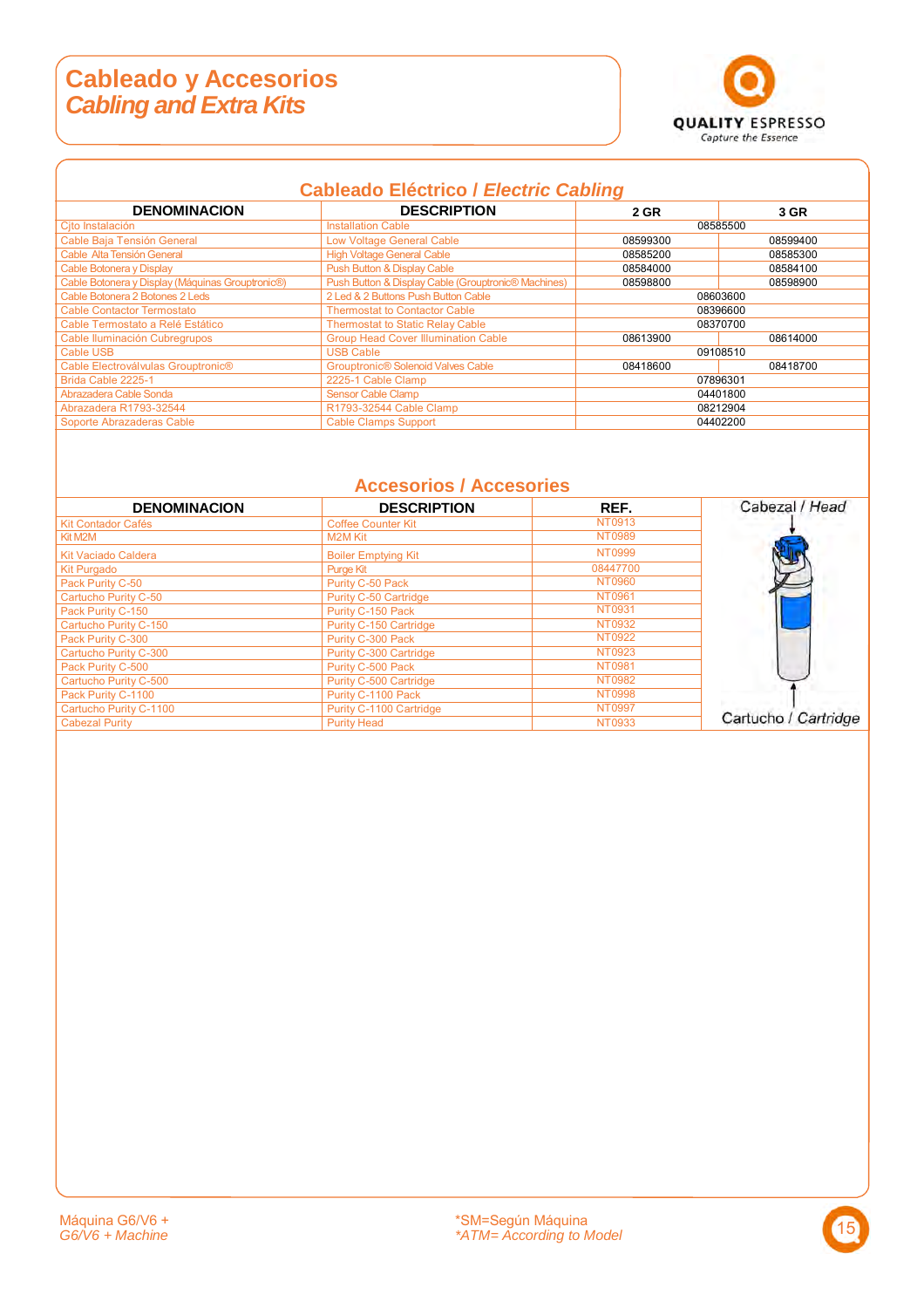#### **Dotaciones**  *Accesories*





| Pos            | <b>DENOMINACION</b>                       | <b>DESCRIPTION</b>                         | REF.        |
|----------------|-------------------------------------------|--------------------------------------------|-------------|
| 1              | Cito Porta Filtros 1 Café                 | 1 Coffee Filter Holder Assv                | 08486010    |
| $\mathbf{1}$   | Cito Porta Filtros 2 Cafés                | 2 Coffee Filter Holder Assy                | 08486110    |
| $\mathbf{1}$   | Cito Porta Filtros sin Salida             | No Dispense Nozzle Filter Holder Assy      | 08486700    |
| $\mathbf{1}$   | Cito Porta Filtros Perforado              | <b>Naked Filter Holder Assy</b>            | 08490110    |
| $\overline{2}$ | Tornillo de Salida                        | <b>Dispense Nozzle Screw</b>               | 08480100    |
| $\overline{3}$ | <b>Muelle</b>                             | <b>Spring</b>                              | 11214301    |
| $\overline{4}$ | <b>Cuerpo Porta Filtros</b>               | <b>Filter Holder Main Body</b>             | 08480050    |
| 4              | Cuerpo Porta Filtros sin Salida           | No Dispense Nozzle Filter Holder Main Body | 08480080    |
| 5              | Salida 2 Cafés                            | 2 Coffee Dispense Nozzle                   | 08366750    |
| 5              | Salida 2 Vías (Mini)                      | 2 Coffee Mini Dispense Nozzle              | 08559500    |
| $\overline{6}$ | Salida 1 Café                             | 1 Coffee Dispense Nozzle                   | 08366650    |
| $\overline{7}$ | Eje Mando Porta Filtros                   | <b>Filter Holder Shaft</b>                 | 08335800    |
| $\overline{8}$ | <b>Mango Porta Filtros</b>                | <b>Filter Holder Handle</b>                | 08412010    |
| 9              | <b>Embellecedor Porta Filtros</b>         | <b>Filter Hodler Protector</b>             | 08412110    |
| 10             | <b>Tapa Porta Filtros</b>                 | <b>Filter Holder Cover</b>                 | 08412210    |
| 11             | <b>Tapeta Porta Filtros</b>               | <b>Filter Holder Cover Protector</b>       | 08412300    |
| 12             | Tapa Cacillo Limpieza Grupo               | <b>Filter Holder Cleaning Cover</b>        | 08599500    |
| 13             | Filtro 1 Café Pequeño 6-8 gr              | 1 Coffee Small 6-8 gr Filter               | 08672300    |
| 14             | Filtro 1 Café Pequeño 7-10 gr             | 1 Coffee Small 7-10 gr Filter              | 08672100    |
| 15             | Filtro 1 Café Pequeño 8-12 gr (Estándar)  | 1 Coffee Small 8-12 gr Filter (Standard)   | 08672000    |
| 16             | Filtro 1 Café Grande 10-14 gr             | 1 Coffee Big 10-14 gr Filter               | 08672200    |
| 17             | Filtro 2 Cafés Pequeño 12-14 gr           | 2 Coffee Small 12-14 gr Filter             | 08672400    |
| 18             | Filtro 2 Cafés Mediano 14-16 gr           | 2 Coffee Medium 12-14 gr Filter            | 08672600    |
| 19             | Filtro 2 Cafés Grande 16-20 gr (Estándar) | 2 Coffee Big 16-20 gr Filter (Standard)    | 08672500    |
| 20             | Filtro 2 Cafés Extra Grande 20-25 gr      | 2 Coffee Big 20-25 gr Filter               | 08672700    |
| 21             | Filtro Monodosis 1 Café                   | 1 Coffee Monodose Filter                   | 08365000    |
| 22             | Filtro Monodosis 2 Cafés                  | 1 Coffee Monodose Filter                   | 08365100    |
| 23             | <b>Tubo Desagüe</b>                       | <b>Water Outlet Tube</b>                   | 08020703    |
| 24             | Tubo Entrada 1600 mm                      | 1600 mm Water Inlet Tube                   | 0551/050112 |
| 25             | Tubo Flexible 710 mm                      | 710 Flexible Water Inlet Tube              | 0571/050108 |
| 26             | Porta Filtros Perforado                   | <b>Naked Filter Holder</b>                 | 08480090    |